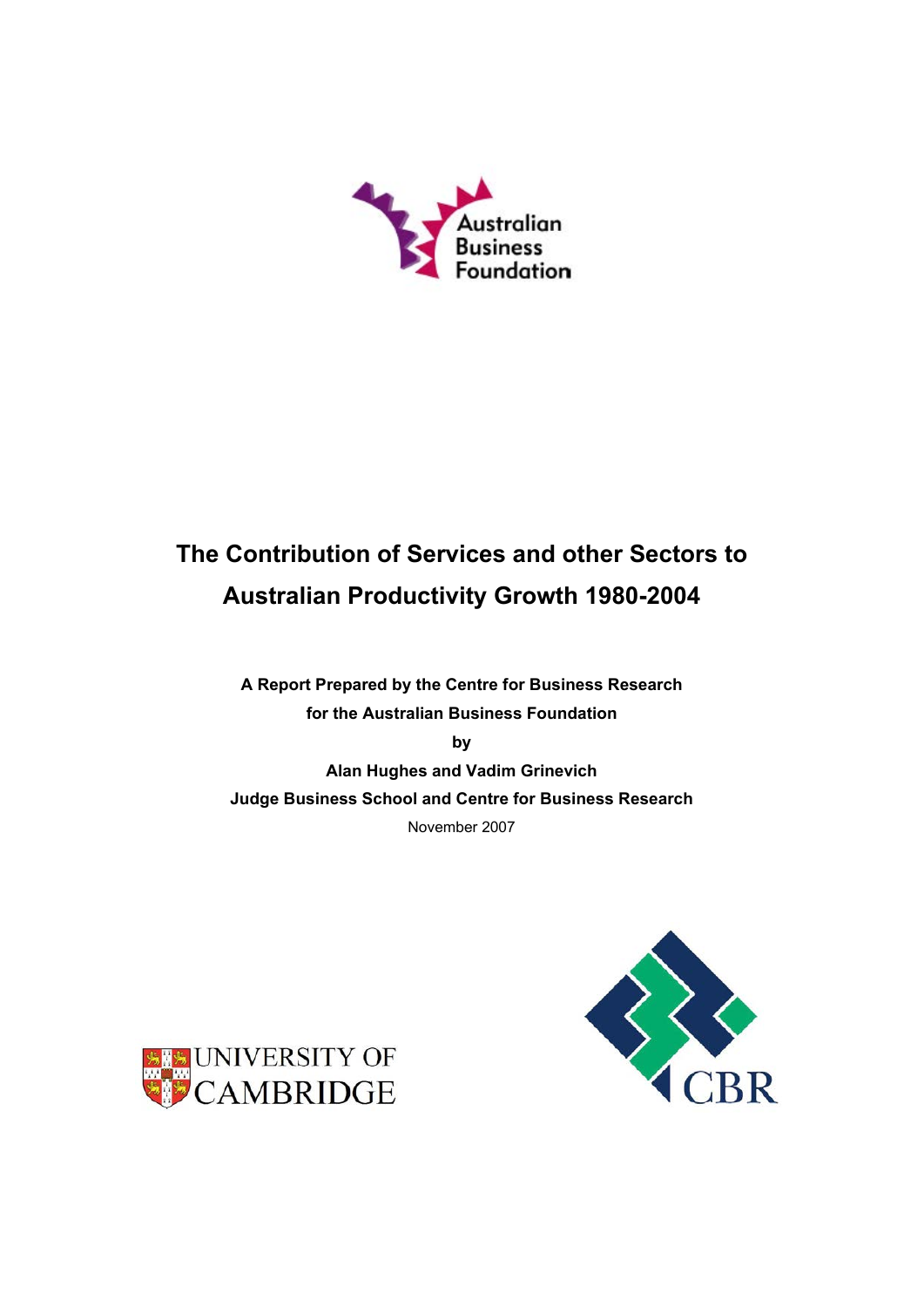### Acknowledgements

The authors would like to acknowledge the work of the Gröningen Growth and Development Centre whose dataset underlies the analysis in this paper. They would also like to thank Professor Bob Rowthorn of the University of Cambridge and Telstra Business for permission to quote from their study of Australia's Future and the Challenge for SMEs (Rowthorn, 2007). The authors are grateful for helpful comments on an earlier draft from Professors Mark Dodgson and John Foster of the University of Queensland, Professor Bob Rowthorn of the University of Cambridge, and to Dr Matthew Steen of the Australian Business Foundation for many helpful pointers to the Australian literature on sectoral productivity growth. Finally, we would like to thank the Foundation's Chief Executive Narelle Kennedy for suggesting that we carry out this work.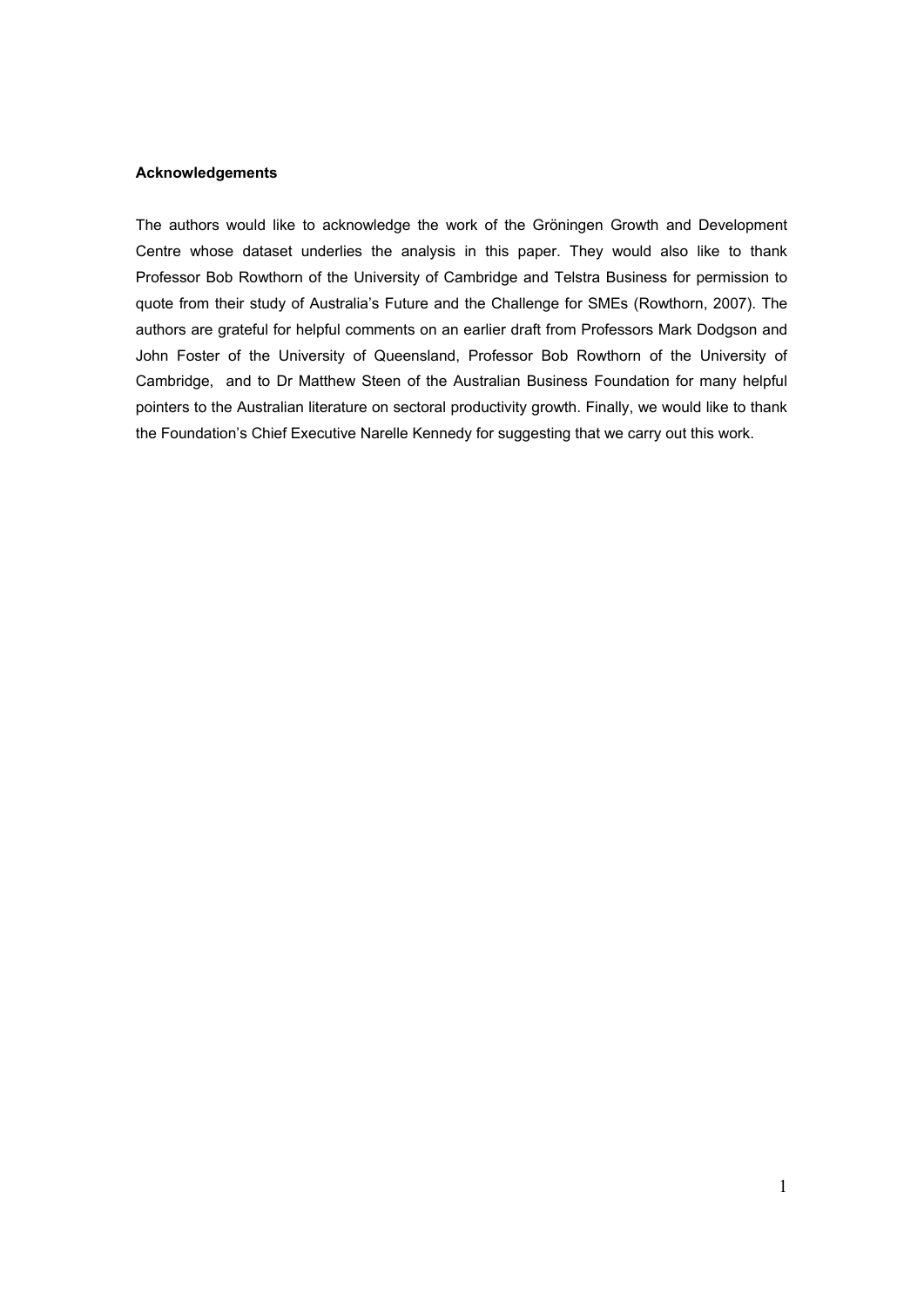## **Table of Contents**

| Decomposing Productivity Growth Within Periods: Previous Studies for Australia13      |     |
|---------------------------------------------------------------------------------------|-----|
| Decomposing Australian Labour Productivity Growth 1992-2004 and the Acceleration of   |     |
| Productivity Growth in that period compared with 1980-1992 15                         |     |
|                                                                                       |     |
| Real Gross Value Added, Hours Worked and Productivity Growth in the Australian Market |     |
|                                                                                       |     |
| Decomposing Labour Productivity Growth 1980-1992 and 1992-2004 19                     |     |
| Decomposing the Acceleration in Productivity Growth from 1980-1992 to the 1992-2004   |     |
|                                                                                       |     |
|                                                                                       |     |
|                                                                                       |     |
|                                                                                       |     |
|                                                                                       |     |
|                                                                                       |     |
|                                                                                       |     |
|                                                                                       |     |
|                                                                                       |     |
|                                                                                       |     |
|                                                                                       |     |
|                                                                                       |     |
| Agriculture.                                                                          | .34 |
|                                                                                       |     |
|                                                                                       |     |
|                                                                                       |     |
|                                                                                       |     |
|                                                                                       |     |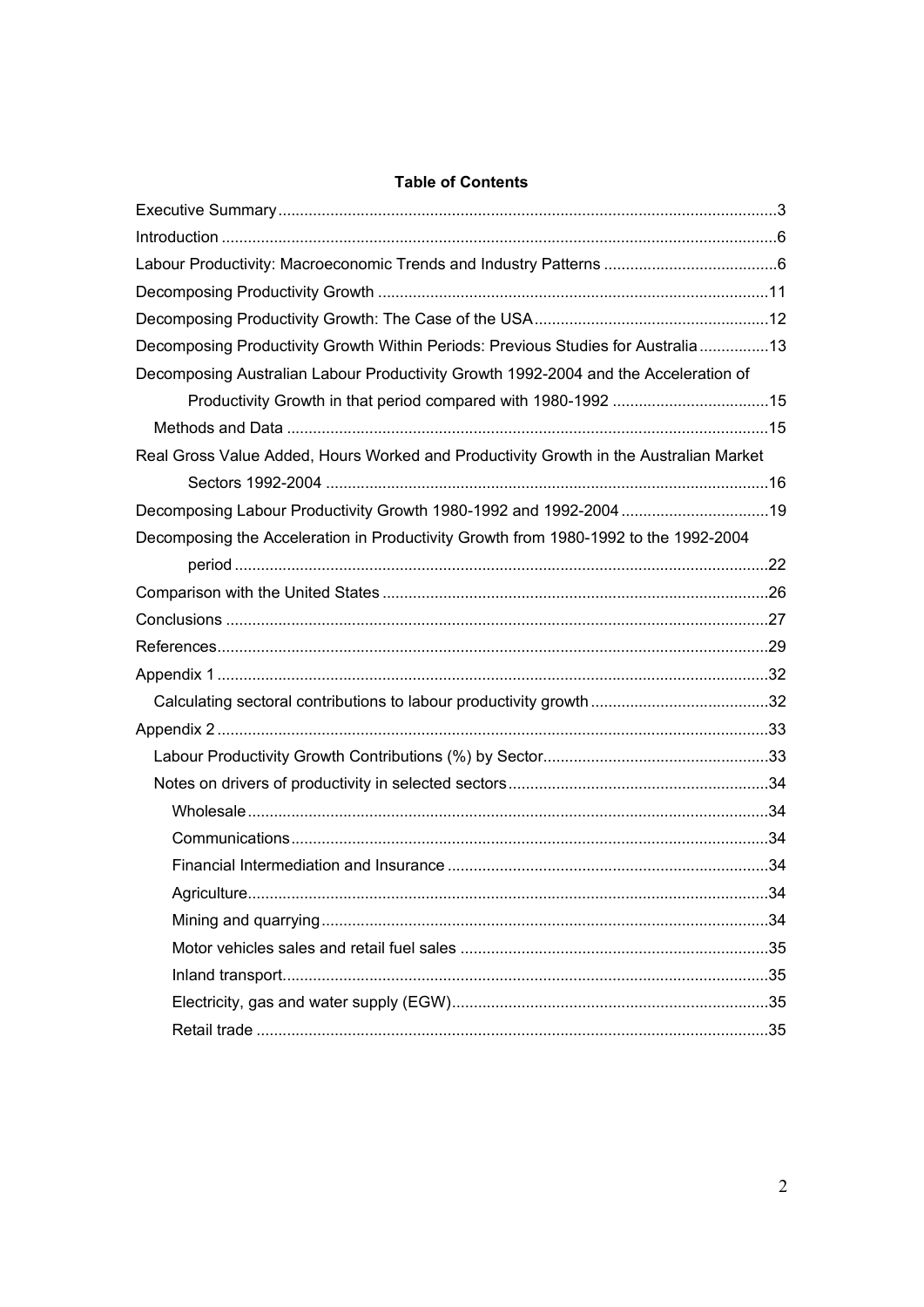### Executive Summary

There has been a clear acceleration in the growth of labour productivity in Australia in the 1990s. From 1992 to 2004 labour productivity grew at an annual rate of 2.32% compared to 1.59% observed for 1980-1992. This has been accompanied by a substantial increase in living standards, which was also supported by the boom in export prices in the mineral and energy sectors at the beginning of the 21st century. The increase in mineral and energy exports has also helped to finance rapidly growing imports in manufacturers.

Given the significance of labour productivity growth for living standards and trade performance it is important to understand which sectors have been responsible for the change in overall labour productivity growth performance. There have been a number of studies of sectoral patterns of Australian labour productivity growth (Gruen and Stevens, 2000; Cobbold and Kulys, 2003; Ewing et al, 2007) which have provided evidence of the changing importance of the contributions of different sectors to labour productivity growth over time. These have indicated an important contribution from the services sectors to overall performance. These studies remain, however, at a relatively high level of aggregation and do not provide an analysis of which sectors account for productivity growth acceleration in the 1990s.

To complement existing Australian productivity studies we provide an updated and more disaggregated decomposition analysis for 49 sectors of the Australian market economy within the periods 1980-1992 and 1992-2004. We also consider the two sub-periods 1992-1998 and 1998- 2004. Most importantly, we directly address the question of which sectors account for the acceleration in productivity growth between periods. In our analysis we make use of a standardised international dataset of industry performance compiled by the Gröningen Growth and Development Centre. This dataset is widely referred to and used in growth and productivity analyses including those related to Australia (Davis and Rahman, 2006).

In disaggregating Australian labour productivity growth we have chosen for reasons of comparability the method adopted in a series of well-known studies of the United States carried out by Robert Solow and others for the McKinsey Global Institute. According to this method the contribution of any given sector to aggregate productivity growth is essentially the contribution of that sector to aggregate output growth minus its contribution to aggregate labour input growth, multiplied by the ratio of opening to closing aggregate employment over the relevant period.

Our analysis of sectoral contributions to productivity growth within the low and high productivity growth periods shows that the most striking difference between the 1980-1992 and 1992-2004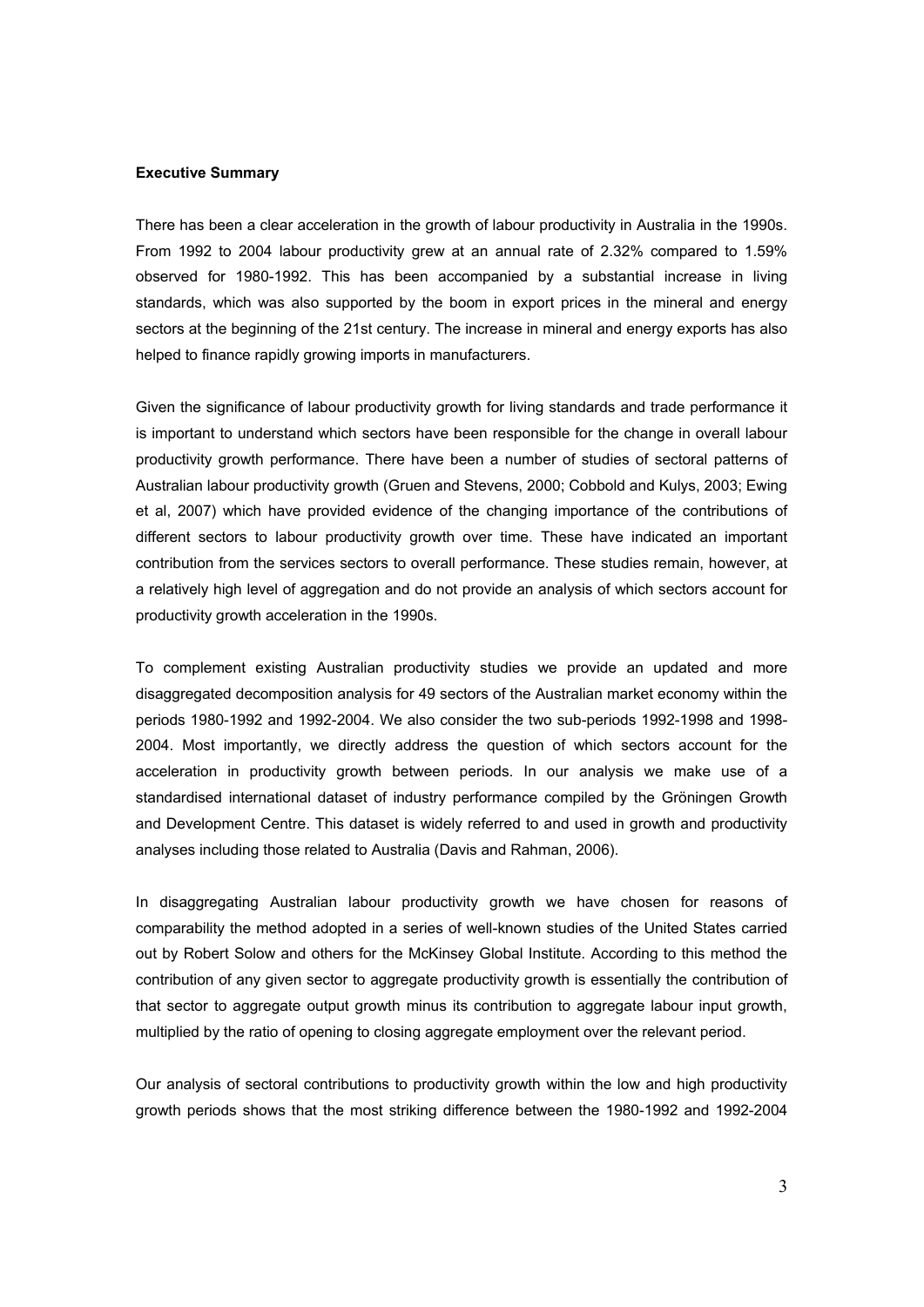periods is the higher importance of wholesaling and financial intermediation along with agriculture in the high productivity growth period. Mining and quarrying played a much less important role as a contributor to labour productivity in the high growth period 1992-2004 than it did in the low growth period 1980-1992. In both periods a small number of sectors can explain almost all productivity growth although the sectoral productivity growth contributions in the high-growth period are less concentrated than in the low-growth period.

Our analysis of productivity growth acceleration between 1980-1992 and 1992-2004 reveals that nearly all of the post-1992 acceleration can be attributed to the performance of just three services sectors: financial intermediation, wholesale trade and other business activities not elsewhere classified. The remaining sectoral contributions effectively cancel each other out. Mining and quarrying which had played a positive role in labour productivity growth within each of the periods, nonetheless played a negative role in terms of productivity growth acceleration between periods.

When we compare productivity acceleration between 1980-1992 and the two sub periods 1992- 1998 and 1998-2004 we find substantial differences in sectoral contributions to productivity growth. For instance, in the case of communications its small overall contribution to the growth acceleration between the low growth period 1980-1992 and high-growth period 1992-2004 as a whole masks the fact that it played a substantial role in generating productivity growth acceleration between the sub-period 1980-1992 and sub-period 1992-1998. Its small role overall is therefore due to a decline in its impact on productivity acceleration between 1980-1992 and the sub-period 1998-2004.

The results of our analysis reveal a similar pattern of contributions to productivity growth acceleration to that observed for the US in the McKinsey Global Institute reports for the periods 1995-2003, with services sectors playing a dominant role in both economies. This is particularly true in relation to wholesaling and financial intermediation. It is notable that retailing has not played a significant part in the Australian context. In relation to the overall sectoral concentration of productivity growth acceleration, the picture is more concentrated in the case of Australia than is the case for the US. In the Australian context in most periods and sub-periods three or four sectors accounted for all or more than all of the total acceleration in productivity growth. A notable feature of the Australian productivity growth performance is the role of the agricultural sector which was, however, excluded from the analysis in the US study. Our results show that agriculture made a significant contribution to the acceleration of labour productivity in the period 1992-2004, with most of this impact being generated after 1998.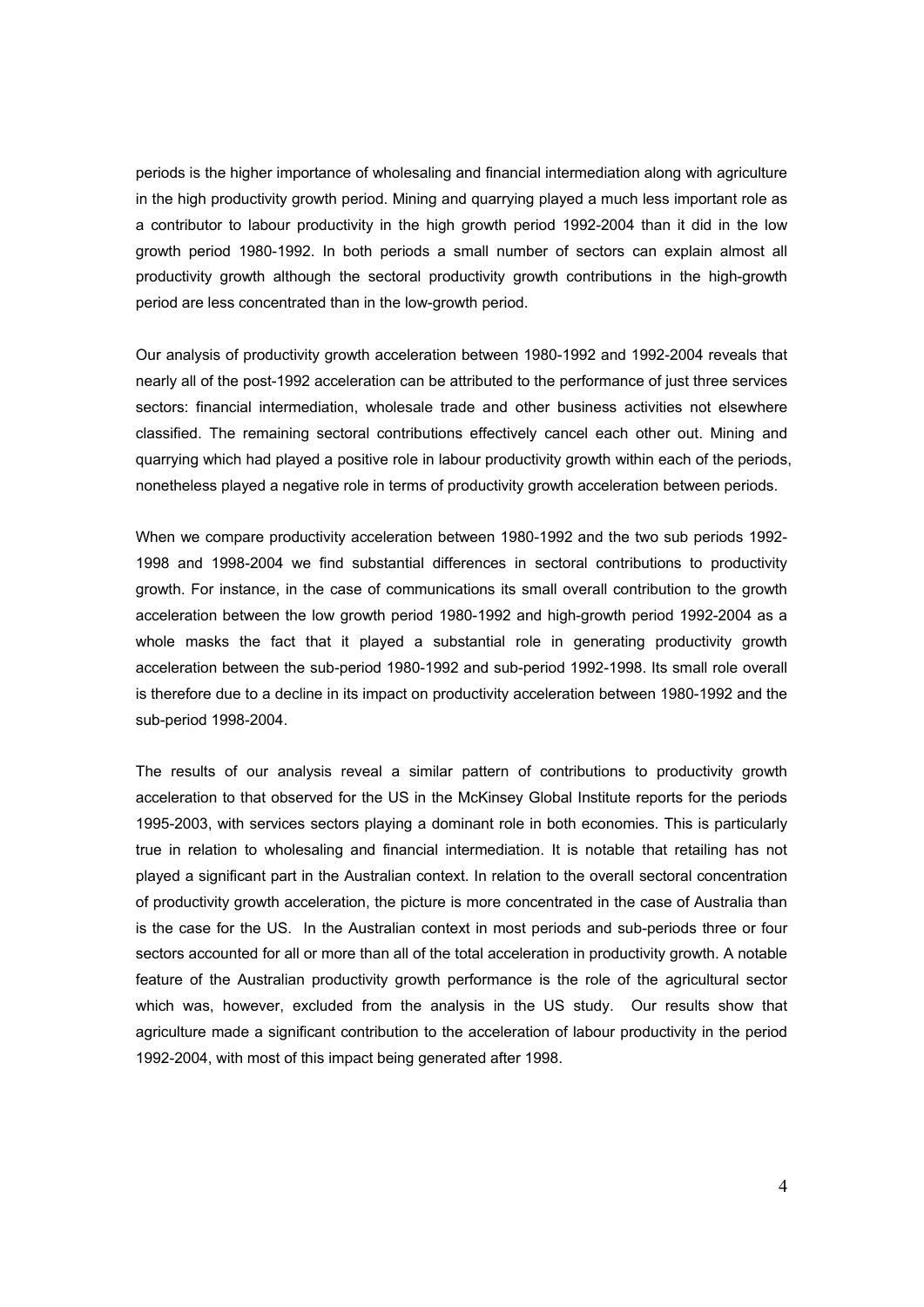Thus our study shows that services sectors have dominated the acceleration of productivity growth in the Australian economy since 1992. It also shows that there are considerable variations in the importance played by different sectors to productivity growth both within and between periods. Our analysis suggests that the forces which have driven productivity growth in services sectors have been central to the overall acceleration of labour productivity growth. The transformation of productivity in the services sectors is intimately linked to the development and application of information technologies which in turn require the effective development of a wide range of complementary investments in management and other organisational and often intangible assets. One aspect of this is the extent to which lower unemployment is leading to tightening labour markets and a higher weight being placed on raising skill levels in pursuit of further output and productivity growth. Another is the extent to which major broadband infrastructure investments will be required to underpin further ICT based productivity gains.

In relation to the structure of trade and overall labour productivity growth performance, our analysis raises two interrelated questions about the net export potential of the services sectors which have dominated productivity growth acceleration. The first relates to the extent to which further gains in productivity growth in services can be expected in the future at the same pace as in the recent past. The second relates to the extent to which the sectors which have driven Australian productivity growth acceleration are capable of offsetting further deterioration in the current ability of the minerals, fuel and metals sectors to generate significant net surpluses, or any deterioration in the ability of Australian banks to borrow overseas as the capital account counterpart to the current account deficit..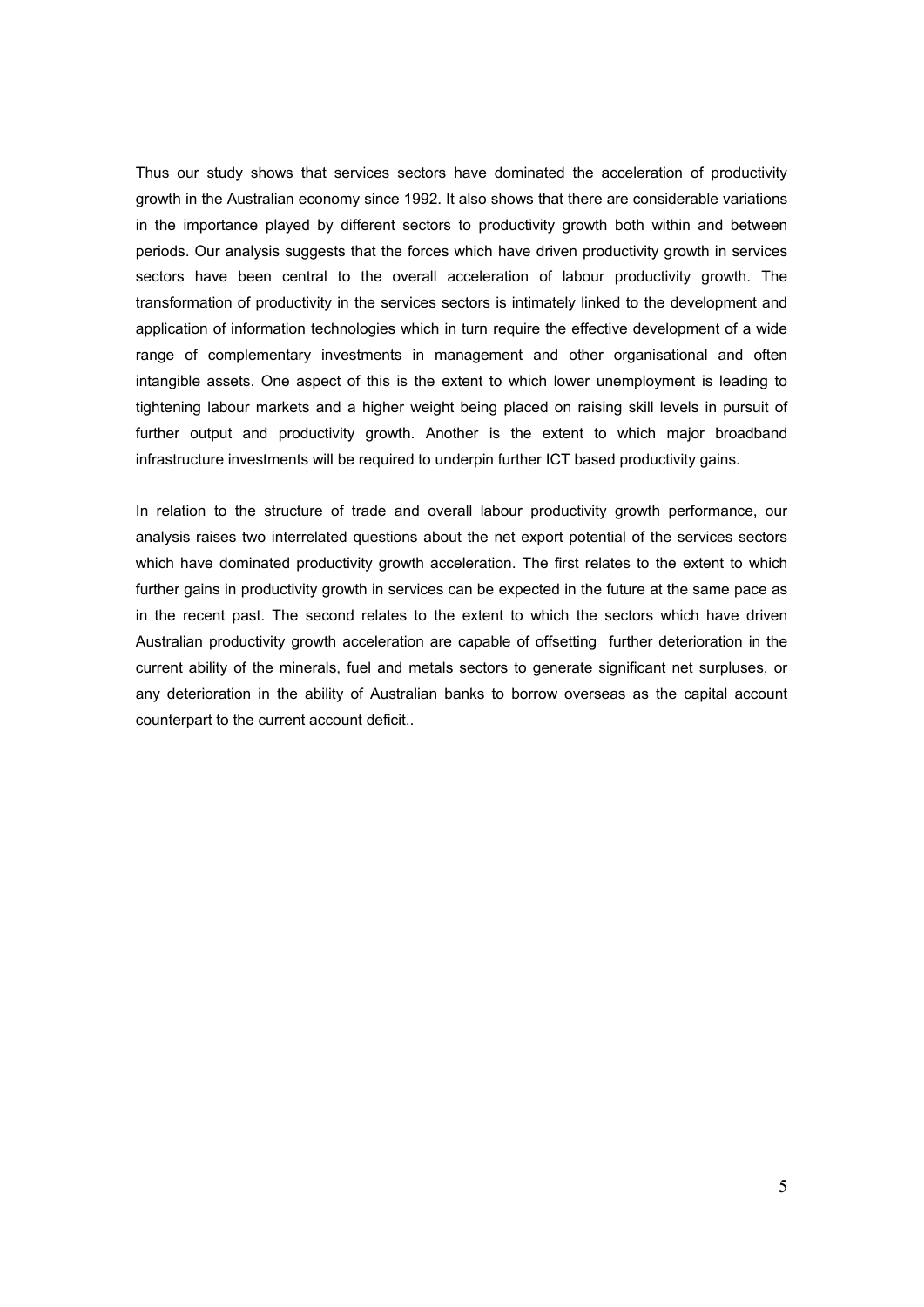### Introduction

 $\overline{a}$ 

The purpose of this report is to provide an analysis of the contribution of individual goods and services sectors to the well-known acceleration of labour productivity growth in Australia between the 1980s and 1990s. More specifically we compare the low productivity growth period 1980-1992 with the high productivity growth period 1992-2004 and two sub-periods 1992-1998 and 1998- 2004. We also provide an analysis of the contributions made by individual sectors to the overall growth of Australian labour productivity<sup>1</sup> within each of these periods and sub-periods. The analysis is carried out at a fairly high level of disaggreagtion with over 49 separate sectors analysed. Particular attention is paid to the role of services sectors.

The report is not intended to provide an account of the factors affecting the rate of labour productivity growth in individual sectors of the Australian economy. Rather we take these factors as given and ask what impact the resulting sectoral patterns of productivity growth have had upon movements in labour productivity at the aggregate level. We do refer in an appendix to existing studies of the forces which have driven labour productivity growth in individual sectors when we reflect upon the characteristics of those sectors which we show have had the most impact in driving the overall acceleration in labour productivity growth rates.

Our analysis focuses on the market sector of the Australian economy. This excludes those sectors for which market-price based indicators of output are unavailable due to public provision, or because measurement problems make output indicators unreliable. This is in keeping with most Australian studies of Australian productivity which exclude from consideration public administration and defence, education, health and social work, other community, social and personal services and real estate activities..

Our results cover 69% of total output and 70% of total employment in the Australian economy in 2004.

### Labour Productivity: Macroeconomic Trends and Industry Patterns

There is a large recent literature on the extent, nature and causes of improved labour productivity growth in the Australian economy in the period examined in this report. Whilst there has been some controversy over the determinants of the labour productivity growth rate patterns which

 $1$  Throughout this report (unless explicitly reported otherwise) we define labour productivity as real gross value added per hour worked. This is widely recognised as the most appropriate indicator of labour productivity and has been used extensively in recent analyses of Australian productivity performance (see, for example, Davis and Rahman, 2006, Gruen and Stevens, 2000 and Cobbold and Kulys, 2003).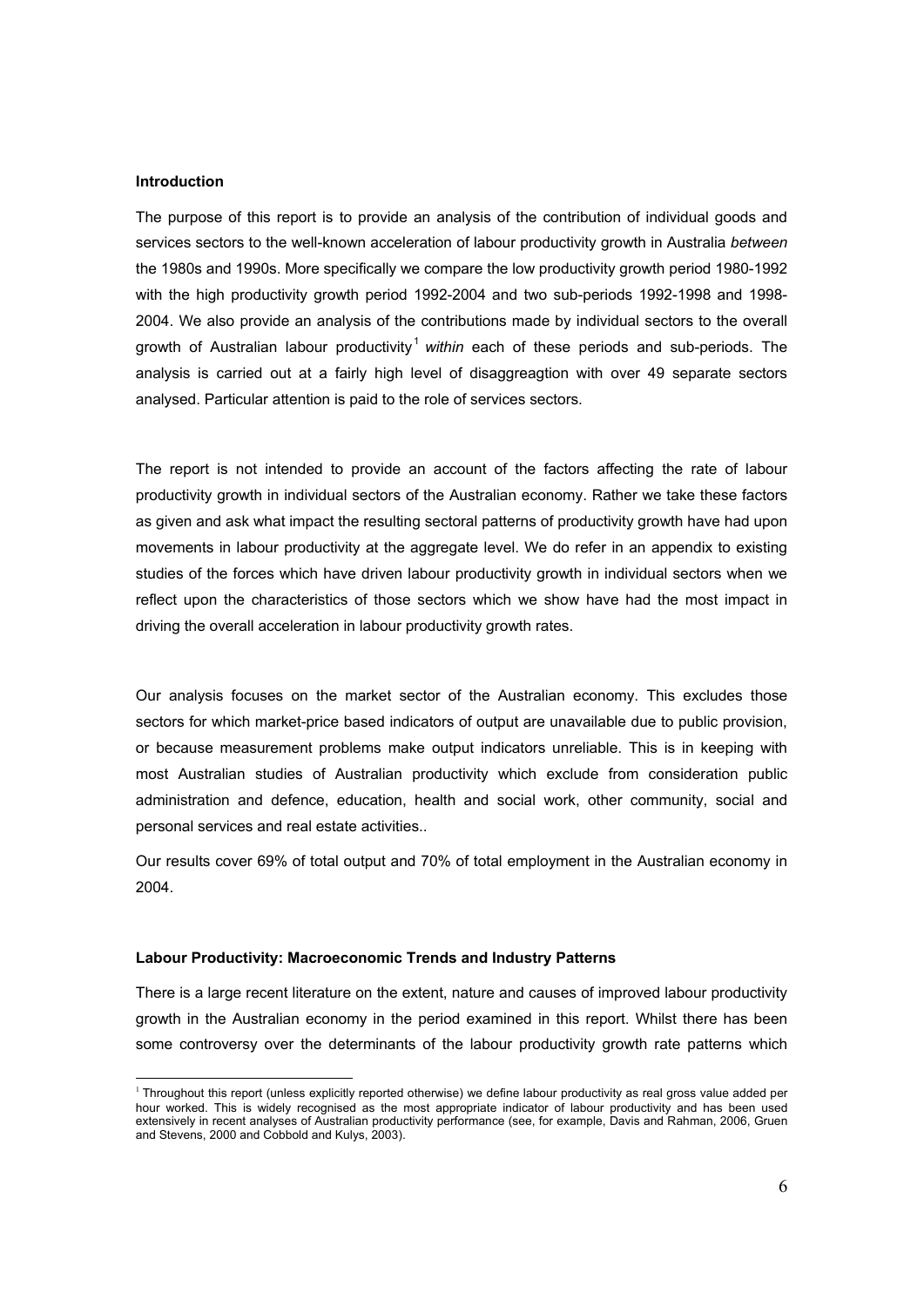have occurred, and on the role of ICT investment and of trade, capital and labour market deregulation in particular, the broad trends of labour productivity growth are well known.<sup>2</sup>.

If we divide the period 1974-2004 into six year sub-periods, some broad trends emerge. Chart 1 shows a clear improvement in the growth of real GDP per hour worked in the 1990s compared with the 1980s. It is also clear, however, that there has been some deceleration in this measure of labour productivity growth in the 1998-2004 period<sup>3</sup>.





Source: Authors' own calculation based on Australian System of National Accounts, Cat No. 5204.0, 2005-06.

Note: Productivity in these official Australian statistics is defined as real GDP per hour worked. The market sector is the whole economy excluding property and business services, Government administration and defence, education, health and community services and personal and other services. The vertical bars on the chart represent the average annual growth rate in each of the 5 sub-periods shown under the horizontal axis. The bars are placed at the end of each sub-period. The average is calculated as the difference between the logs of opening and closing productivity levels divided by the number of years in each 6 year sub-period.

The high rate of growth of real GDP per hour over the past 15 years has been associated with a substantial increase in living standards in Australia over this period. This is shown in Chart 2

 2 See for example Dowrick (2001), Edwards (2006), Gruen (2001), Cobbold and Kulys (2003), Parham (2004), Davies and Rahman (2006), Dolman et al (2006). On the role of ICT see Gretton et al (2002), Johnson et al (2000), Productivity Commission (2004), Revesz et al (2005), Simon and Wardrop (2002). For discussion of the role of microeconomic policy impacts and other forces affecting this performance pattern see Forsyth (2001), Gruen and Stevens (2000), Quiggin (2000,

<sup>2001),</sup> Dowrick (2001), Parham (2004), Davis and Ewing (2005), Cobbold and Kulys (2003).<br><sup>3</sup> For a similar conclusion using slightly different cyclically adjusted sub-periods and a gross value added based measure see Cobbold and Kulys (2003) and for a recent discussion confirming the labour productivity growth deceleration through to 2006 see Ewing et al (2007).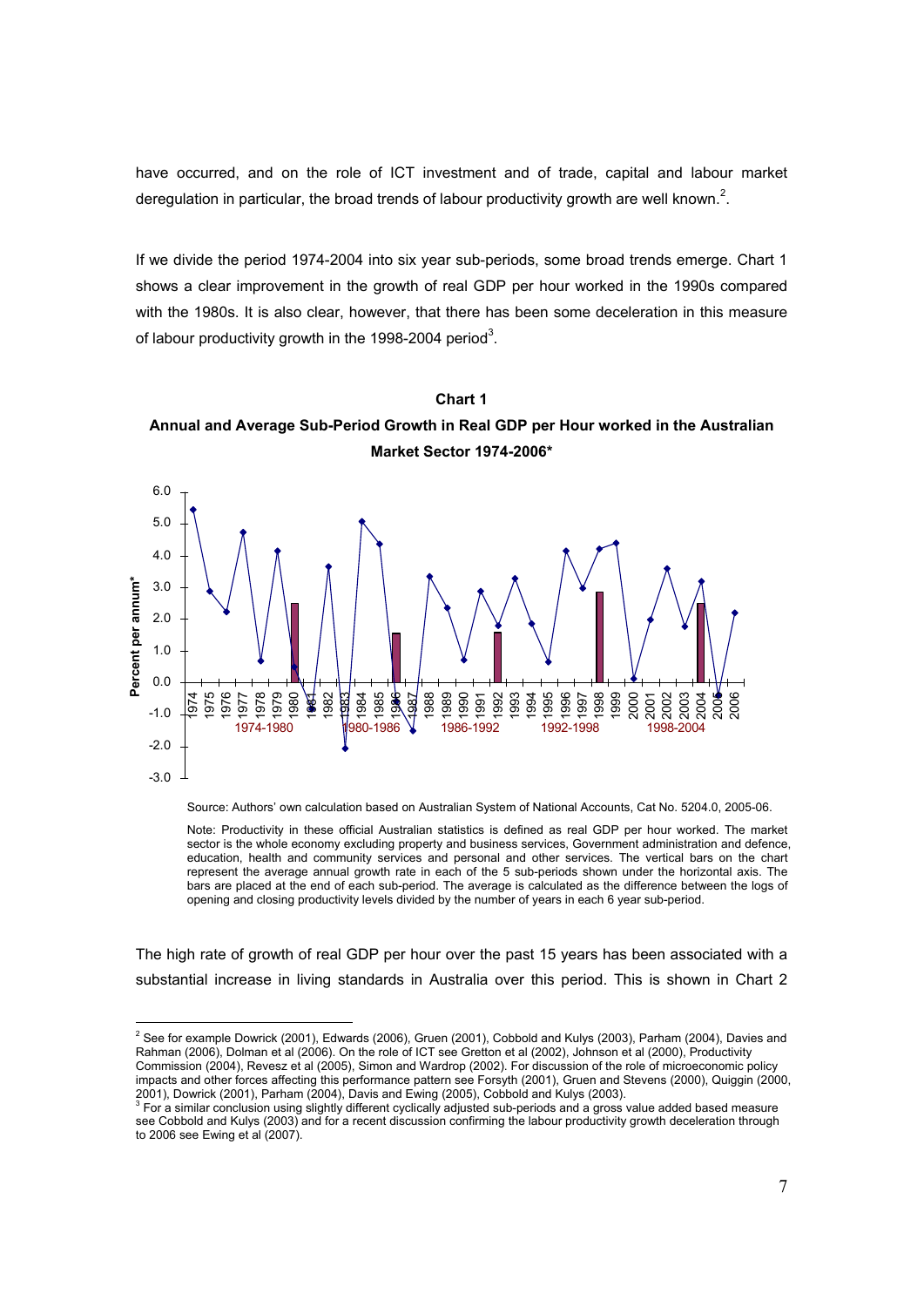which shows that Australia in the period 1990-2004 experienced a rate of growth of household final consumption expenditure which outstripped a wide range of other OECD economies<sup>4</sup>.



Chart 2 Per Capita Household Final Consumption Expenditure, annual growth 1990-2004

Source: Rowthorn (2007) based on World Bank 2006, World Development Indicators 2006, Table 4.9.

By 2004, although it still lagged considerably behind the United States, and despite the disadvantages of its relative geographic isolation and widely dispersed urban centres<sup>5</sup>, Australia had a national income per head of the population comparable to the other major industrial countries in the OECD (Chart 3). The impact of the weakening of labour productivity growth on living standards since 2002 has been ameliorated as a result of the boom in Australian export prices in the mineral and energy sectors. These have taken off at the time at which labour productivity growth has slowed down. As Rowthorn (2007) shows raw material and energy price increases since 2002 have led to a massive improvement in the Australian terms of trade. Chart 4 shows that this change has contributed over half of the growth in real income since that date. Rowthorn concludes that

"The global minerals and energy resources boom has allowed living standards in Australia to rise by more than 3% a year since 2002 despite a noticeable slow-down in domestic labour productivity growth" (Rowthorn, 2007, p.5).

 $\overline{a}$ 

<sup>4</sup> Charts 2-6 are drawn from Rowthorn (2007). We are grateful to Bob Rowthorn and to Telstra Business for permission to reproduce them here.<br><sup>5</sup> On the adverse impact of the distance and disperson on Australian productivity levels and living standards see, for

example, Winters and Martins (2004) and Battersby (2006).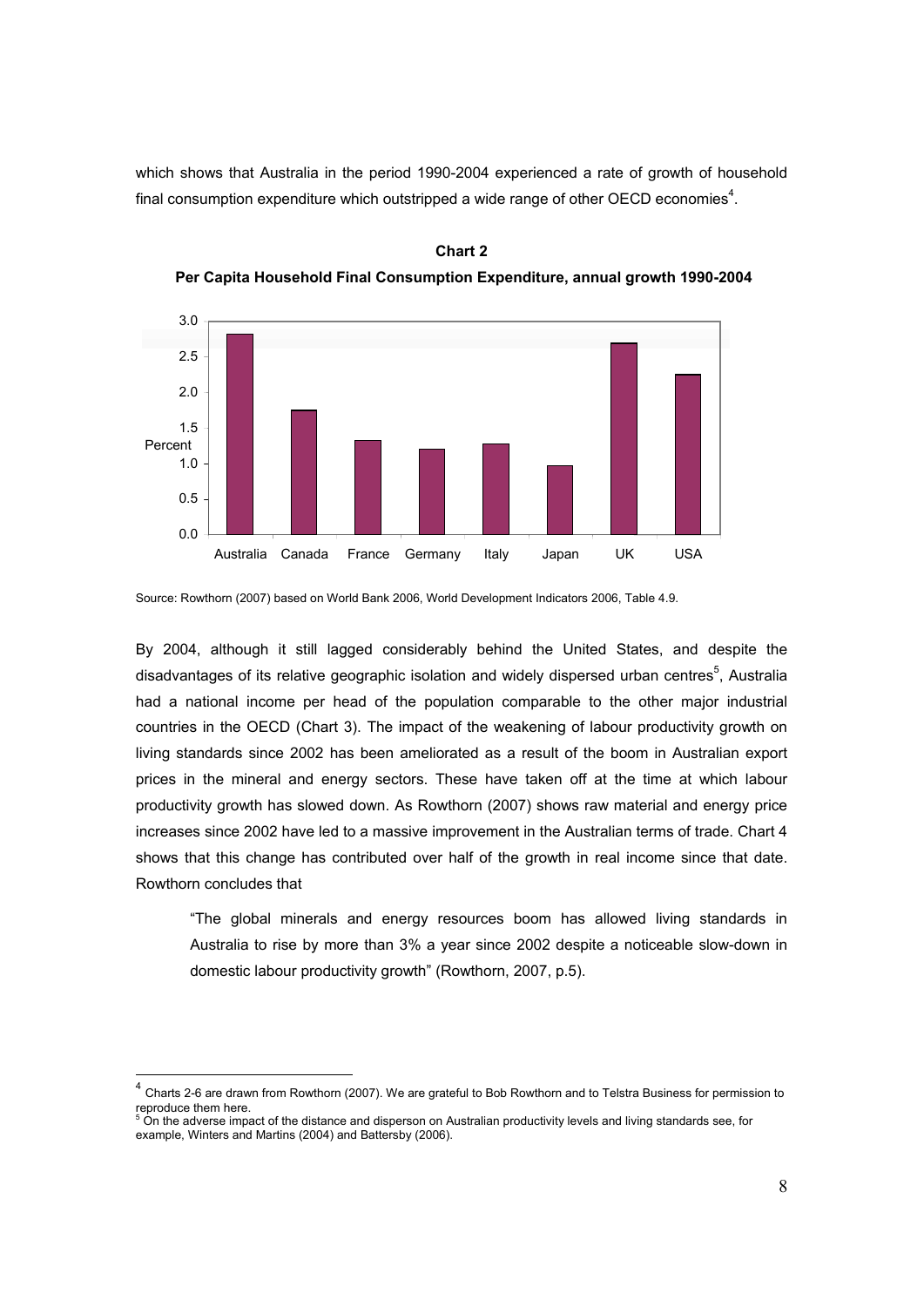

Chart 3 National Income per Capita in 2004, international dollars at Purchasing Power Parity

Source: Rowthorn (2007) based on World Bank 2006, World Development Indicators 2006, Table 1.1.

### Chart 4

## Contributions to Per Capita Real Income Growth, 1994-2006 (December to December) Percent per annum



Source: Rowthorn (2007) based on ABS 2007, Australian National Accounts: National Income, Expenditure and Product, December 2006, Cat. No. 5206.0, Table 1.

The increase in mineral and energy exports has also helped finance rapidly growing imports in manufactures. As Chart 5 shows the current account on the Australian balance of payments has deteriorated significantly since 2000. The rise in mineral fuels and metals net exports has helped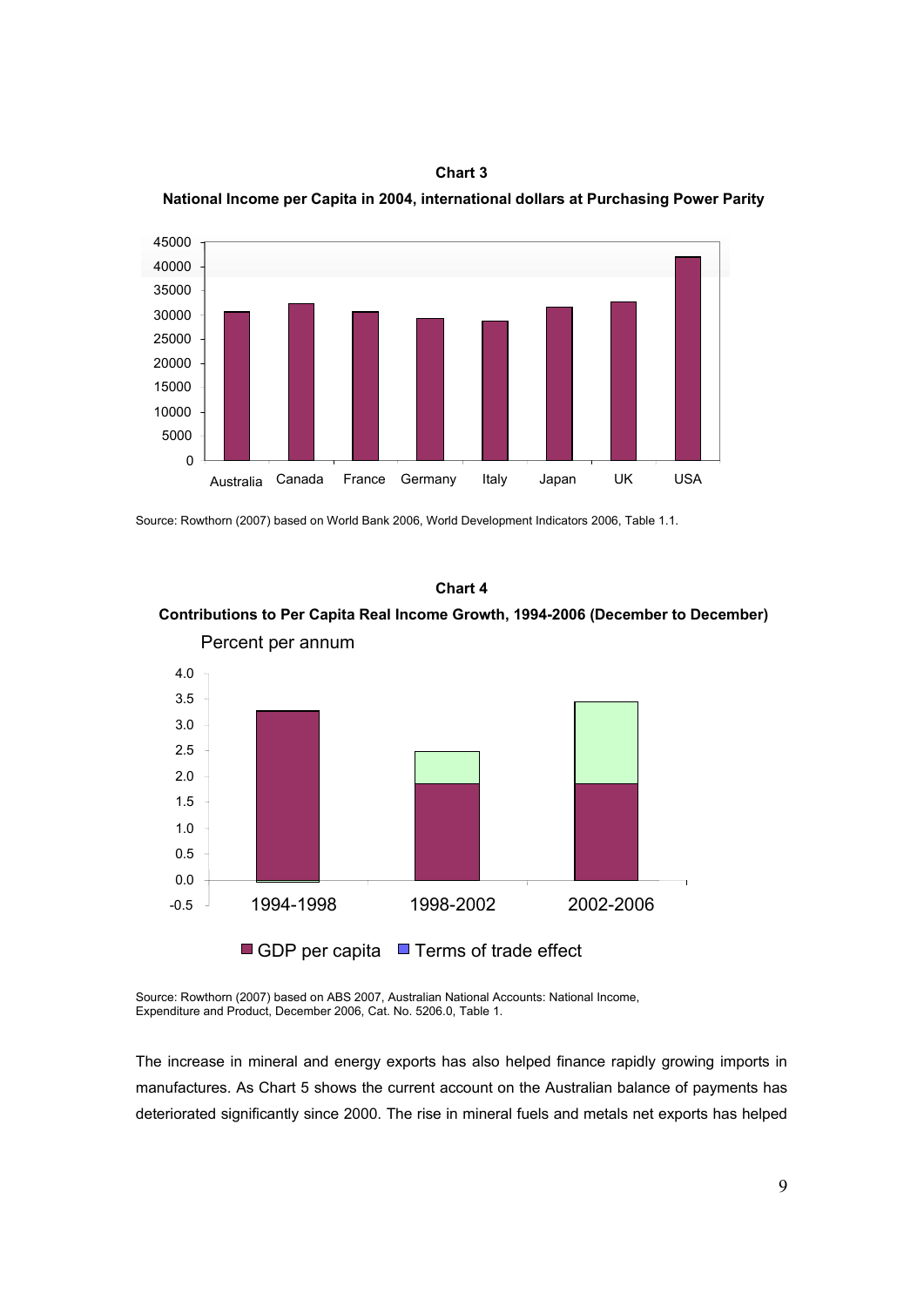to off-set a substantial decline in the net contribution of manufactures which marks a continuation of a steady decline in the manufacturing trade balance from the 1990s onwards. The historically large current account deficit of around 6% of GDP in the period 2002-2006 is substantial by historical standards (Chart 6). In terms of the balance of payments as a whole this deficit has as its capital account counterpart both inward investment flows in mining and other export industries (Rowthorn, 2007 and Gruen, 2006) and a massive increase in borrowing by Australian banks to fund domestic household expenditure. Australian overseas borrowing was twice as high in the decade and a half after 1991 as it was in the decade and a half up to 1991 (Edwards 2006).This echoed in the increase in the deficit on net income from interest payments and dividends shown in Chart 5



Chart 5 Australian Current Account Balance of Payments 1988-2006

Source: Rowthorn (2007) based on ABS 2007, Balance of Payments and International Investment Position, Australia: December 2006, March.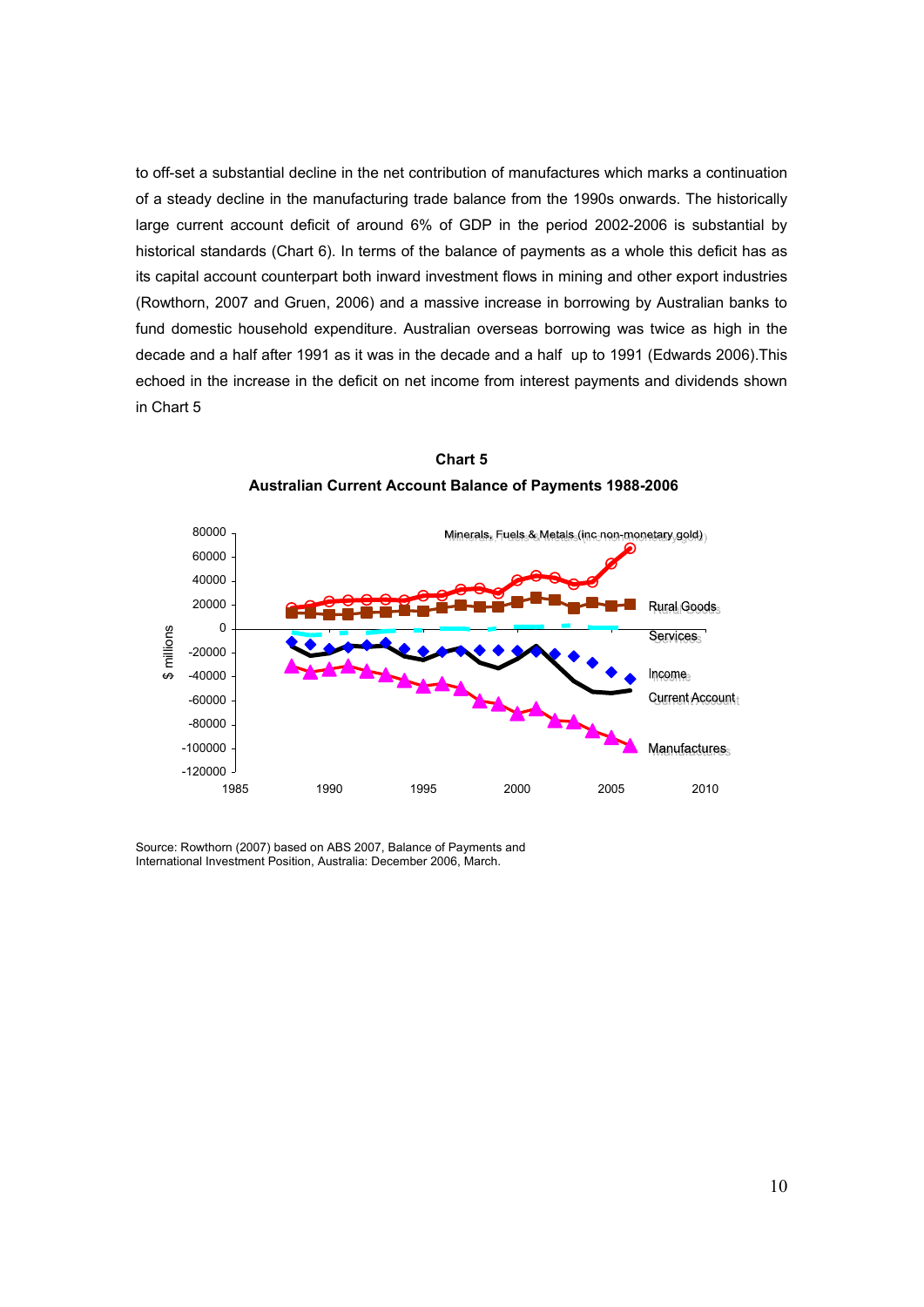

Chart 6 Australian Current Account Balance of Payments

Source: Rowthorn (2007) based on ABS 2007, Balance of Payments and International Investment Position, Australia: December 2006, March.

Given these structural changes and the importance of labour productivity growth to living standards and trade performance it is important to understand which sectors have made the most significant contributions to the change in overall labour productivity growth performance. In what follows, we compare the period of low productivity growth from 1980-1992 with the years 1992- 2004 and ask which sectors accounted for the acceleration of productivity growth between those periods. We also carry out such an analysis based on comparing each of the sub-periods 1992- 1998 and 1998-2004 with 1980-1992.

### Decomposing Productivity Growth

The overall movement of labour productivity in an economy is composed of the weighted sum of the growth rates of labour productivity in the individual sectors which constitute that economy. An analysis which decomposes the overall productivity growth rate of an economy into these sectoral parts is of interest for a number of reasons. It permits a clearer understanding of the implications of actual and potential structural shifts in outputs and inputs across sectors for overall productivity growth. It reveals the extent to which past aggregate productivity growth is driven by the forces affecting particular sectors. This can permit a focus in analysis on the characteristics of those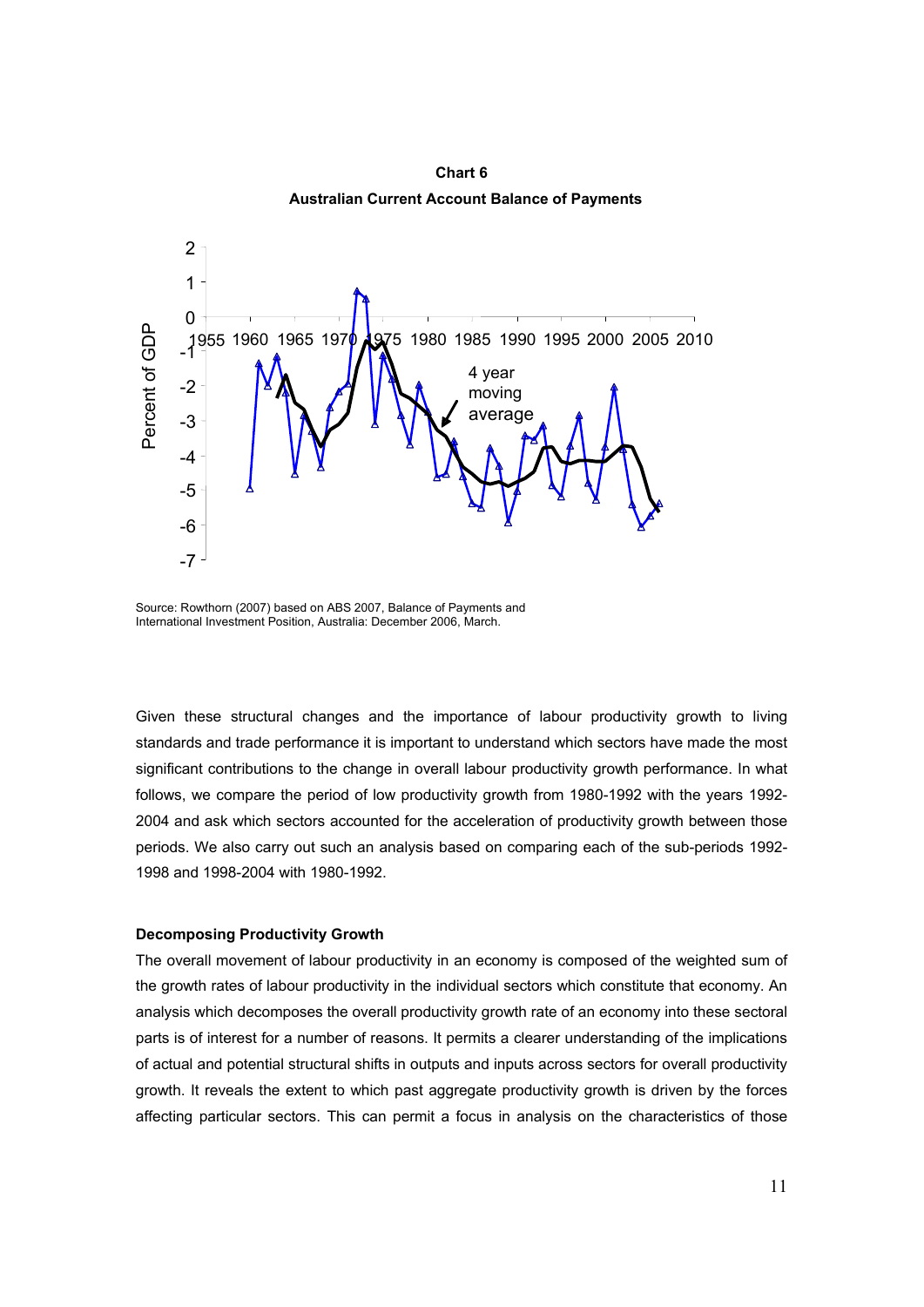sectors which may have led to their particular patterns of input/output and hence productivity growth. It can also lead to a focus in analysis on whether those forces which have operated in the past are likely to continue to do so in the future. The implications of structural changes and differential patterns of productivity growth also have an important bearing in so far as those sectors which are seen to drive productivity growth in aggregate are operating in sectors which have different degrees of exposure to trade and which carry different weights in the overall balance of trade. This may be particularly relevant if it is demonstrated that key forces underlying aggregate productivity growth are in sectors which have relatively weak or unclear future trade contributions to make. This kind of decomposition of growth within a period does not by itself tell us which sectors contributed most to the acceleration of productivity between periods. Thus a sector may in principle account for a high productivity growth within each of two successive periods, but contribute little to any change in overall productivity growth between them. We provide both a decomposition of labour productivity growth within periods and a decomposition of the acceleration between periods.

### Decomposing Productivity Growth: The Case of the USA

The most striking recent example of the insights which can be gained from a sectoral decomposition of changes in aggregate productivity growth can be found in work on the United States economy. The productivity turnaround of the United States in the course of the 1990s has been widely remarked upon and has led to a prolonged debate about the forces driving it, and in particular the role played by high technology producing sectors, such as information technology, biotechnology and electronic and electrical engineering. In a series of studies carried out by Robert Solow and others for the McKinsey Global Institute it has been shown that the diffusion in new technologies, in particular IT as a general purpose technology, into "using" sectors rather than productivity growth in the technology "producing" sectors were the key component drivers of aggregate productivity growth.

| <b>US Productivity Growth</b> |
|-------------------------------|
|                               |

Table 1.

| Growth of real GDP per hour |         |  |  |  |  |  |  |
|-----------------------------|---------|--|--|--|--|--|--|
| 1947-1972                   | 2.9%    |  |  |  |  |  |  |
| 1972-1995                   | $1.4\%$ |  |  |  |  |  |  |
| 1995-2000                   | 2.5%    |  |  |  |  |  |  |
| 2000-2003                   | 2 6%    |  |  |  |  |  |  |

Source: McKinsey Global Institute (2001) and Farrell et al (2005).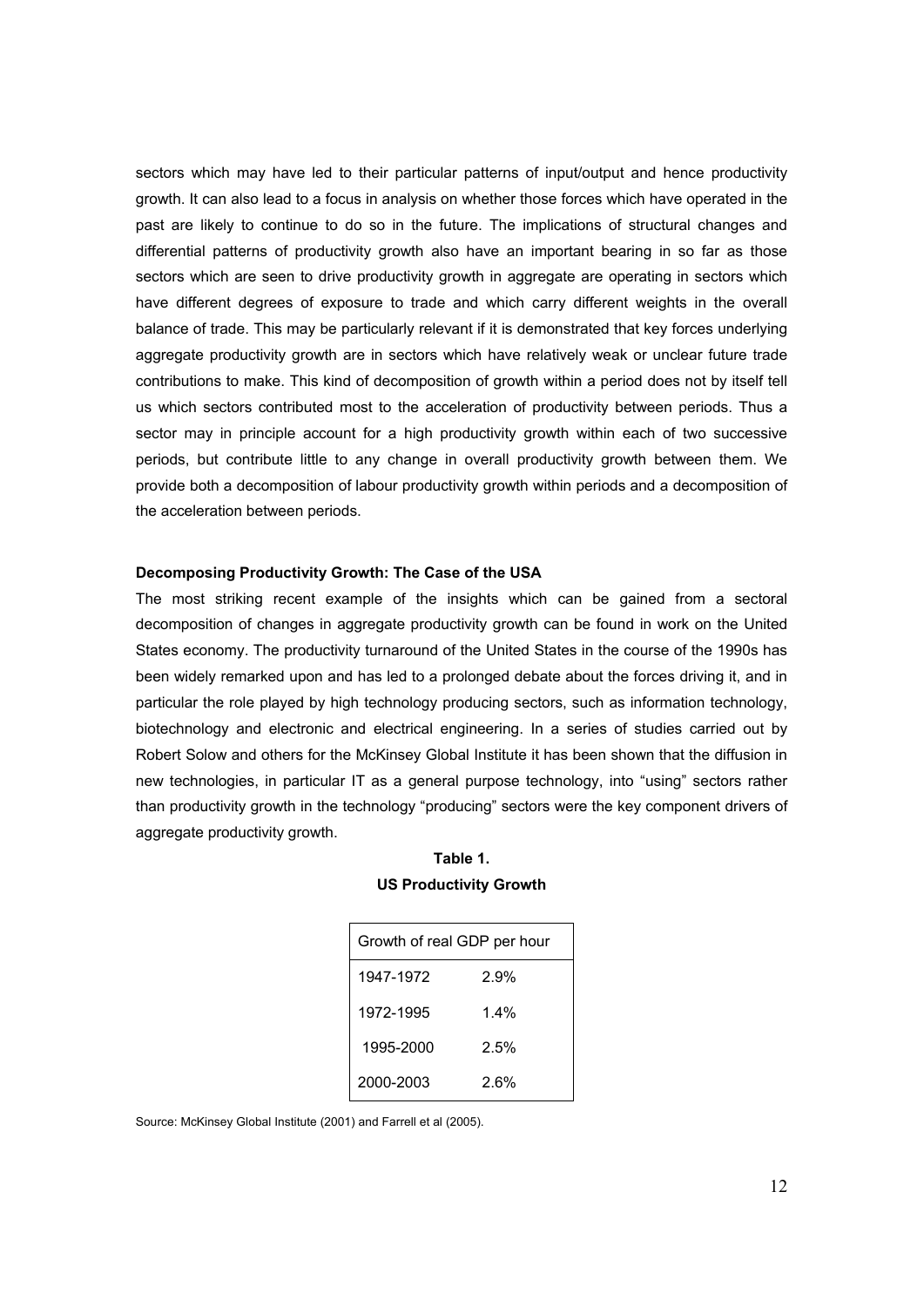Table 1 drawn from this work shows the movement in aggregate US labour productivity growth from 1947-2003. The most striking feature of this table is the post-oil-shock fall in labour productivity growth rates after 1972. The turnaround in labour productivity growth has occurred essentially since 1995. It involves a return to the long-run trend rate of growth in labour productivity in the USA in the post-war period. The results of a sectoral decomposition of this acceleration of labour productivity performance are very revealing. On the basis of an analysis of 59 sectors Solow and his colleagues show that six accounted for all of the acceleration in productivity growth over the period 1995-2000 compared to earlier years. The net contribution of the other 53 sectors was zero. The leading three contributors to overall labour productivity acceleration in this period were wholesaling, retailing, and security and commodity broking. In an extension of the analysis to 2003 a similar analysis revealed that the top four sectors once again included retailing, financial insurance services, and wholesaling, joined this time by computer and electronic products the only non-services sector in the list. The next three sectors in the top seven (which together accounted for 85% of the labour productivity growth performance) were administrative and support services, real estate, and miscellaneous professional and scientific services. All of these are service industries (McKinsey Global Institute, 2001 and Farrell et al, 2005).

### Decomposing Productivity Growth Within Periods: Previous Studies for Australia

There have been a number of analyses of sectoral patterns of Australian labour productivity growth which have decomposed labour productivity growth within periods (see e.g. Gruen and Stevens, 2000, Cobbold and Kulys, 2003 and Ewing et al, 2007 $^6$ ). The most comprehensive of these covers the period 1974-2002 (Cobbold and Kulys, 2003). Table 2 based on their work shows the breakdown of the contribution of 5 broad sectors (Primary, Manufacturing, Utilities Construction and Services) to labour productivity growth in the periods 1993-1999 and 1999-2002. The table shows considerable variation in contributions from one period to the next.

 6 Ewing et al (2007) provide a decomposition analysis of the movements in labour productivity growth since 2004 to highlight the role of deteriorating productivity growth in mining on the overall labour productivity growth standards.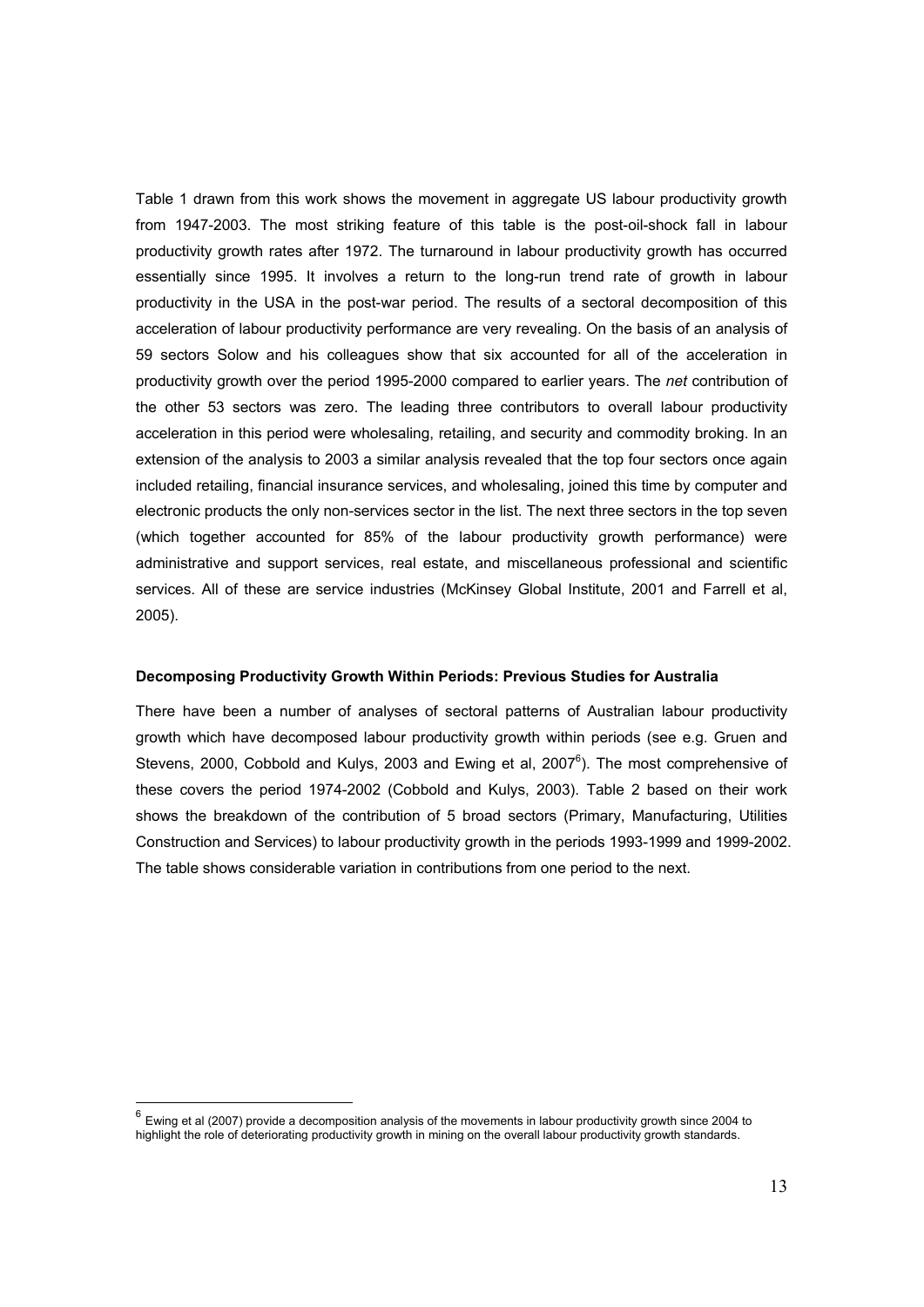### Table 2

## Sectoral Contributions to Average Annual Market Sector Labour Productivity Growth 1993/4 to 2001/2

|                                        | 1993/4-1998/9 | 1998/9-2001/2 |
|----------------------------------------|---------------|---------------|
| <b>Primary</b>                         | 0.67          | 0.73          |
| Agriculture Forestry Fishing           | 0.22          | 0.13          |
| Mining                                 | 0.45          | 0.60          |
| <b>Manufacturing</b>                   | 0.53          | 1.02          |
| <b>Electricity Gas Water</b>           | 0.35          | $-0.07$       |
| <b>Construction</b>                    | 0.25          | $-0.32$       |
| <b>Services</b>                        | 1.79          | 1.12          |
| <b>Wholesale Trade</b>                 | 0.56          | 0.30          |
| <b>Retail Trade</b>                    | 0.20          | 0.10          |
| <b>Accommodation Cafes Restaurants</b> | 0.07          | 0.02          |
| <b>Transport and Storage</b>           | 0.19          | 0.37          |
| <b>Communications Services</b>         | 0.28          | 0.09          |
| Finance and Insurance                  | 0.49          | 0.21          |
| <b>Cultural Recreational Services</b>  | $-0.02$       | 0.03          |

Source: Based on Cobbold and Kulys (2003) Figure 2.1 p.7 and Figure 2.2. p.9

Services as a whole makes the largest contribution in both of the periods shown in Table 2 with significant contributions within services in one, or both periods, from wholesaling and financial and insurance services. The contribution of manufacturing as a whole was less than one third of that in services in the first period but was much closer to services in the second period (1.02% for manufacturing compared to 1.12% for service). The primary sectors, especially mining, contributed strongly throughout. There was a notable fall in the contribution of utilities and construction, which both made negative contributions in the second period.

This and related studies provide evidence of the changing importance of sectoral contributions to labour productivity growth over time and confirm the importance of services in general to overall performance. They also reveal that there have been important changes in the contribution of certain services, of manufacturing and of mining. These analyses remain, however, at a relatively high level of aggregation, especially in manufacturing. Moreover, the most comprehensive study ends in 2002 and does not provide an analysis of which sectors account for changes in labour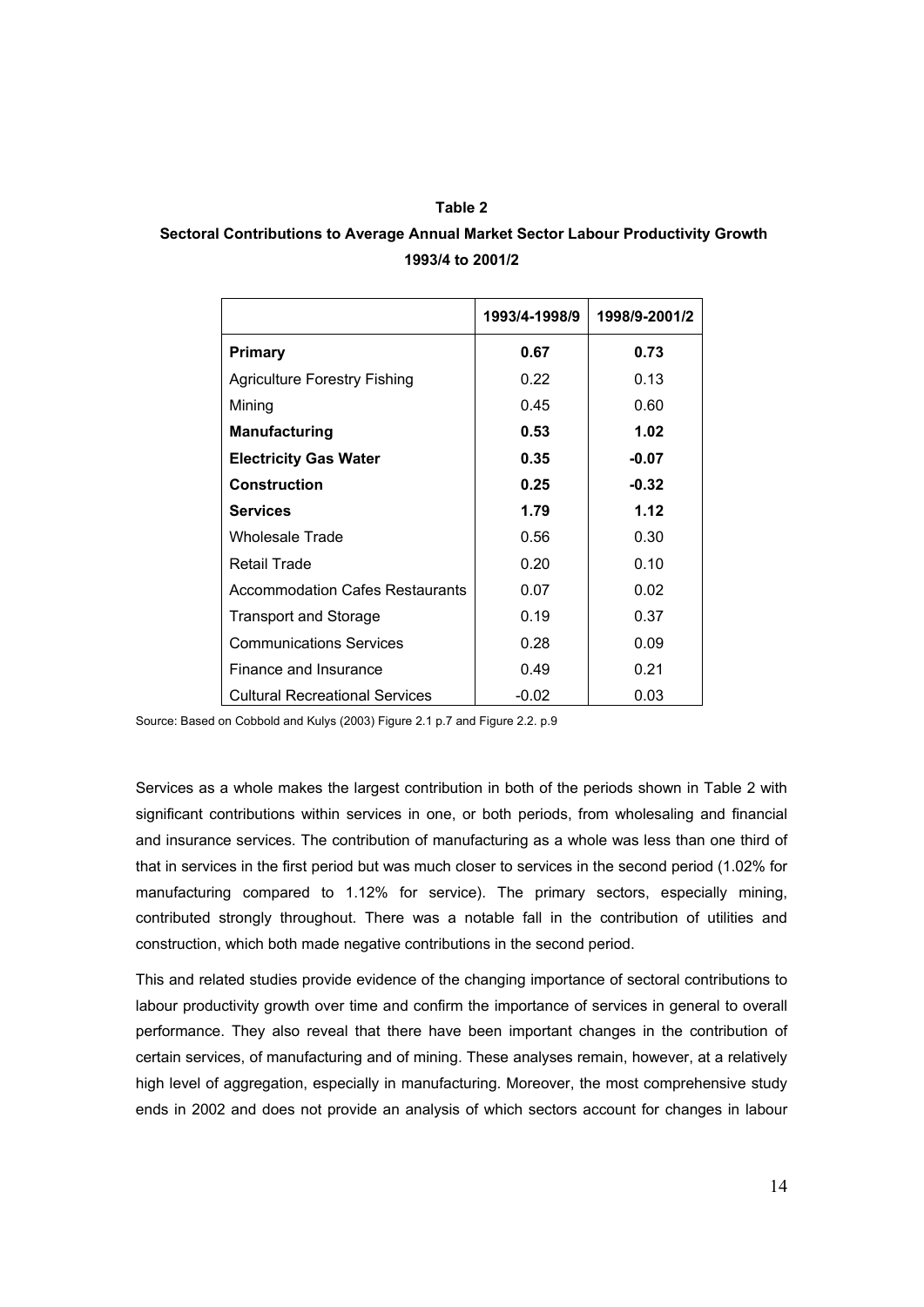productivity growth between periods. In the next section we provide an updated and more disaggregated decomposition analysis for 49 sectors of the Australian market economy within the periods 1980-1992 and 1992-2004 and within the two sub-periods 1992-1998 and 1998-2004. We also directly address the question of which sectors account for the change in productivity performance between periods.

## Decomposing Australian Labour Productivity Growth 1992-2004 and the Acceleration of Productivity Growth in that period compared with 1980-1992

### Methods and Data

In disaggregating Australian labour productivity growth we have chosen for reasons of comparability to follow the method adopted in the well-known studies carried out on behalf of the McKinsey Global Institute and which have been discussed earlier in this report. The method of decomposition involves essentially examining changes in productivity growth and in shares of output and hours worked in individual sectors across the relevant periods. The contribution of any given sector to aggregate productivity growth is essentially the contribution of that sector to aggregate growth in gross value added, minus its contribution to aggregate employment growth, multiplied by the ratio of opening to closing aggregate employment in the economy over the relevant period. This can be put more formally as set out in Equation 1<sup>7</sup> below.

### Equation 1 Method of Decomposing Growth of real GVA per Hour Worked

*Contribution* of 
$$
i \cdot to \vec{P} = (\frac{Y_{i0}}{Y_0} \vec{Y}_i - \frac{L_{i0}}{L_0} \vec{L}_i) \frac{L_0}{L_1}
$$

Contribution of sector i to aggregate productivity growth Contribution of sector i to aggregate GVA growth Contribution of sector i to aggregate employment growth Agg.employment in period 0  $\chi$   $\frac{N}{\text{Agg. employment in period 1}}$ 

Essentially the contribution of a sector i depends on its output growth weighted by its output share, minus its hours worked share multiplied by its hours worked growth, all multiplied by the ratio of opening to closing aggregate employment. This formula allows us to work out the contribution of any sector to productivity growth within a period. By comparing the change in this contribution

 7 Appendix 1 provides the full derivation of this formula.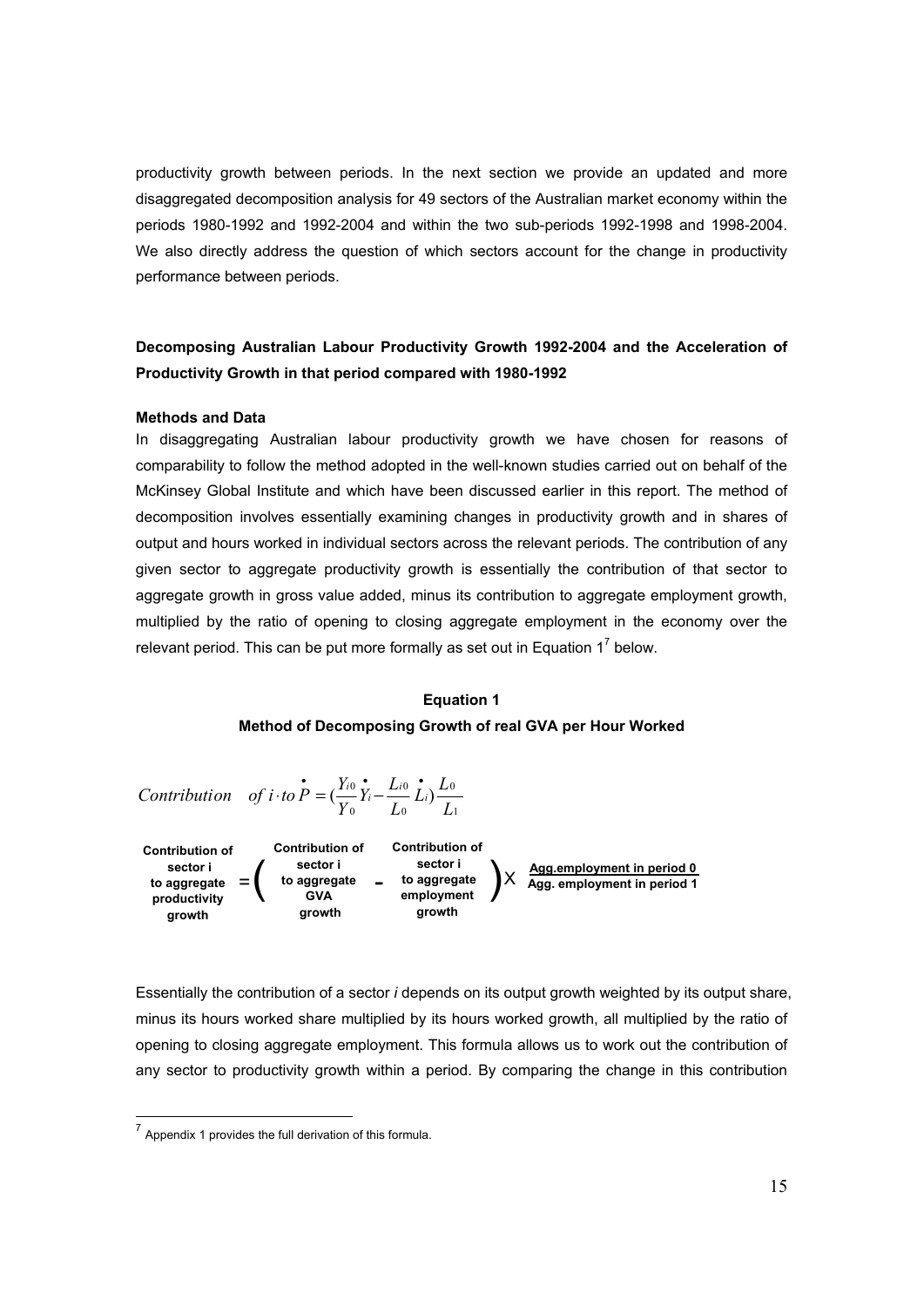between periods we can break down the overall change in labour productivity growth between those periods into those parts accounted for by each sector.

In order to carry out a sectoral decomposition it is necessary to have on a comparable basis measures of real gross value added and hours worked at a suitable level of disaggregation over the relevant time period. To do this we make use of a standardised international dataset of industry performance compiled by the Gröningen Growth and Development Centre. This provides data disaggregated by sixty sectors (http://www.ggdc.net). This dataset is the result of an international collaborative programme of research designed to provide standardised data to allow time series comparisons of industrial growth and structural change across economies. The data source is widely referred to and used in analyses of growth and productivity (see for example Davis and Rahman, 2006). It makes use of official statistics from the countries involved in the database adjusted to provide comparability across countries. This database provides annual data on gross value added, price indices and hours worked for sixty sectors for the period July 1980- July 2004. It therefore contains the necessary data to calculate real gross value added per hour worked per sector. The database includes a number of non-market sectors and sectors where output measurement may be relatively unreliable. This led to the exclusion from our analysis of sectors within government administration and defence, education, health, and property and real estate services. The final dataset covers 49 sectors in the period 1980 to 2004.

## Real Gross Value Added, Hours Worked and Productivity Growth in the Australian Market Sectors 1992-2004

Table 3 provides an overview of the main trends in the sectoral shares in gross value added and hours worked. It also shows average annual growth rates in real gross value added, hours worked and real gross value added per hour. Data shown for the whole of the high labour productivity growth period 1992-2004 and for our two sub-periods<sup>8</sup>.

 8 The coverage of the data in this table is somewhat different than that reported in Chart 1 which draws on Australian Bureau of Statistics GDP and hours worked data. The Gröningen Growth and Development Centre (GGDC) sectoral GVA and hours worked data used in this report are obtained from several sources such as Australian Bureau of Statistics, GGDC Agricultural database, and OECD Structural Analysis database. The adjustments made by the GGDC to achieve greater consistency of the series across countries may result in the aggregated estimates being slightly different from those reported by national statistical offices. The sector definitions and coverage are also slightly different (GGDC, 2006 and Appendix 2)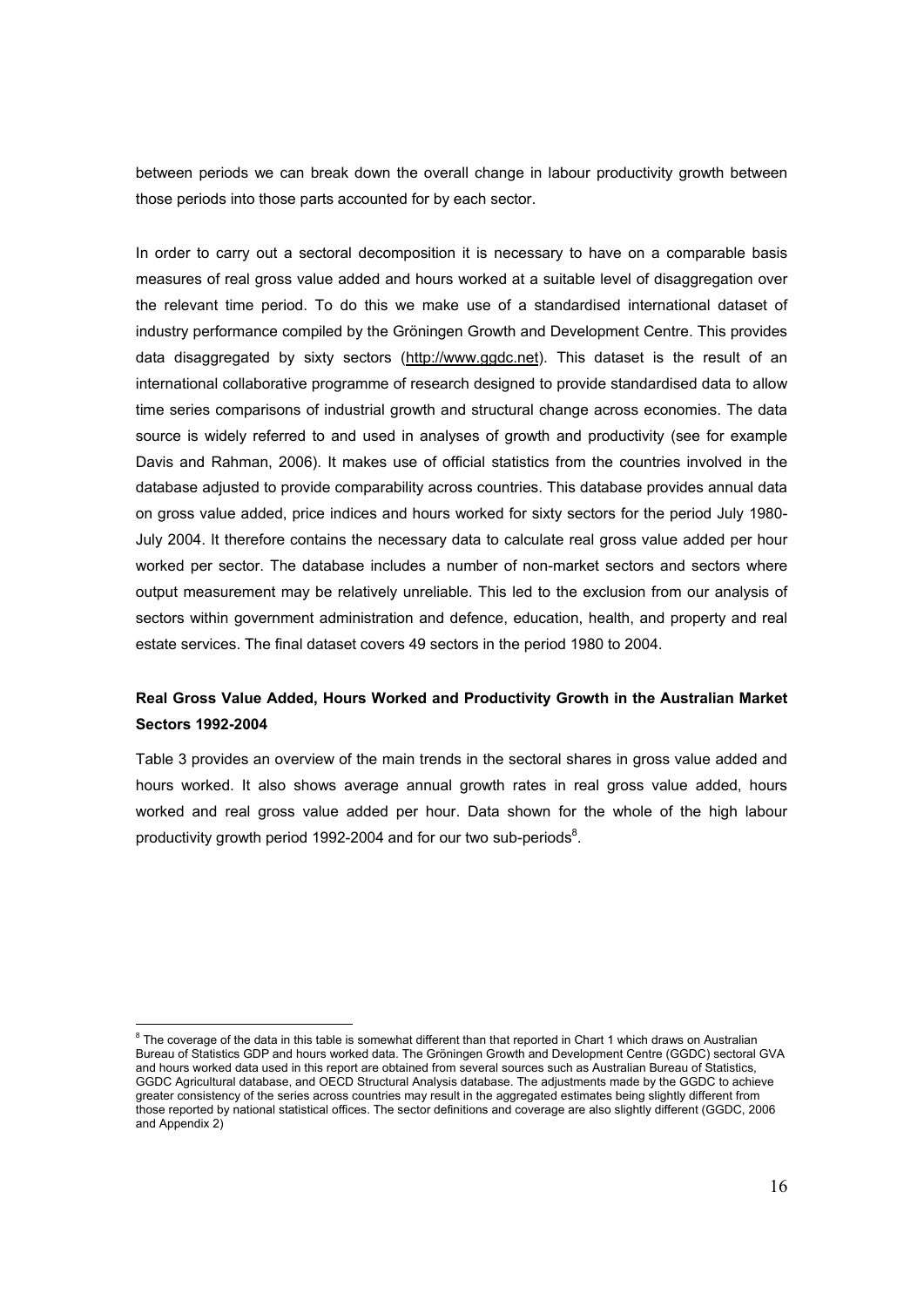### Table 3

Shares of GVA and Hours Worked and Average Annual Growth Rates of GVA, Hours Worked and GVA per Hour in Australia, 1992-2004

|                                       | <b>Shares</b> |            |      | Average annual growth rates |            |           |          |            |           |          |            |           |          |
|---------------------------------------|---------------|------------|------|-----------------------------|------------|-----------|----------|------------|-----------|----------|------------|-----------|----------|
|                                       | 1992          | 2004       | 1992 | 2004                        |            | 1992-2004 |          |            | 1992-1998 |          |            | 1998-2004 |          |
|                                       |               |            |      |                             | Real       | Hours     | Real GVA | Real       | Hours     | Real GVA | Real       | Hours     | Real GVA |
|                                       |               | <b>GVA</b> |      | Hours                       | <b>GVA</b> | worked    | per hour | <b>GVA</b> | worked    | per hour | <b>GVA</b> | worked    | per hour |
| All sectors                           | 100           | 100        | 100  | 100                         | 3.8        | 1.4       | 2.3      | 3.9        | 1.7       | 2.2      | 3.6        | $1.2$     | 2.4      |
| Agriculture, forestry, fishing        | 5.7           | 5.5        | 8.4  | 6.5                         | 3.5        | $-0.7$    | 4.2      | 3.2        | 1.0       | 2.2      | 3.7        | $-2.4$    | 6.1      |
| Mining and Quarrying                  | 7.0           | 6.2        | 1.9  | 1.7                         | 2.6        | 0.9       | 1.7      | 3.7        | $-0.7$    | 4.4      | 1.6        | 2.5       | $-0.9$   |
| Manufacturing                         | 22.2          | 18.6       | 19.9 | 16.8                        | 2.2        | 0.1       | 2.2      | 2.6        | 1.0       | 1.6      | 1.9        | $-0.9$    | 2.8      |
| High-technology manufacturing         | 10.3          | 9.3        | 9.3  | 7.6                         | 2.9        | $-0.2$    | 3.1      | 3.0        | 1.9       | 1.0      | 2.9        | $-2.3$    | 5.3      |
| Conventional manufacturing            | 11.9          | 9.3        | 10.5 | 9.2                         | 1.6        | 0.3       | 1.3      | 2.3        | 0.2       | 2.1      | 1.0        | 0.4       | 0.6      |
| Electricity, gas and water supply     | 4.1           | 3.2        | 1.9  | 1.2                         | 1.6        | $-2.2$    | 3.8      | 2.2        | $-7.5$    | 9.6      | 1.0        | 3.1       | $-2.0$   |
| Construction                          | 8.4           | 10.1       | 9.6  | 12.3                        | 5.2        | 3.5       | 1.8      | 5.1        | 2.8       | 2.2      | 5.4        | 4.1       | 1.3      |
| Services, of which                    | 52.7          | 56.9       | 58.3 | 61.4                        | 4.4        | 1.9       | 2.5      | 4.5        | 2.1       | 2.4      | 4.3        | 1.6       | 2.7      |
| Wholesale                             | 6.4           | 6.8        | 8.8  | 6.8                         | 4.2        | $-0.7$    | 4.9      | 4.0        | 0.2       | 3.8      | 4.4        | $-1.7$    | 6.1      |
| Retail                                | 6.0           | 6.8        | 13.1 | 14.0                        | 4.8        | 2.0       | 2.9      | 5.6        | 1.7       | 4.0      | 4.1        | 2.3       | 1.8      |
| Communications & computer and related | 4.8           | 5.7        | 2.4  | 2.7                         | 7.9        | 6.0       | 1.9      | 11.8       | 6.7       | 5.0      | 3.9        | 5.3       | $-1.4$   |
| <b>Financial Services</b>             | 9.0           | 9.0        | 6.1  | 5.3                         | 3.8        | 0.3       | 3.5      | 3.2        | $-1.2$    | 4.4      | 4.3        | 1.7       | 2.6      |
| Other*                                | 26.5          | 28.6       | 27.9 | 32.7                        | 3.8        | 2.3       | 1.5      | 2.9        | 3.0       | $-0.1$   | 4.5        | 1.6       | 3.0      |

Calculated for 49 market sectors from Gröningen Growth and Development Centre, 60-Industry Database, September 2006, http://www.ggdc.net

\*Other include hotels and catering, inland, water and air transport, auxiliary transport activities, renting of machinery and equipment, R&D, legal, technical and advertising activities and other business activities.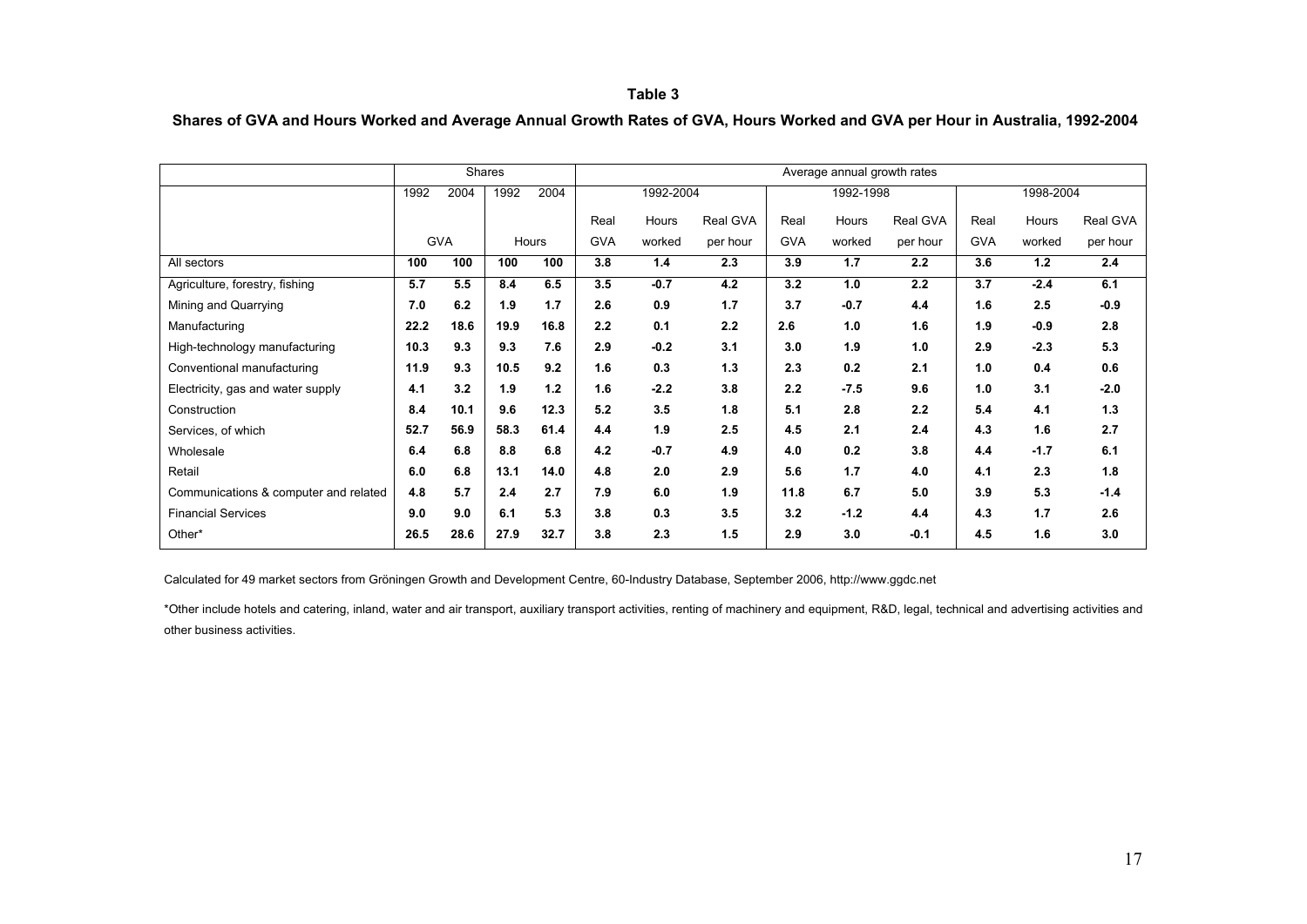The table covers an analysis for the market sector as a whole and is disaggregated to the broadly defined sectors of agriculture, forestry and fishing, mining and quarrying, manufacturing, electricity, gas and water supply, construction, and services. For manufacturing and services we also provide a further breakdown. In the case of manufacturing we distinguish between high technology manufacturing and conventional manufacturing using the procedures defined by Butchart (1987). Within services we distinguish between wholesaling, retailing, communications and computer-related activities, financial services and a miscellaneous other group of services which includes group of services which includes hotels and catering, inland, water and air transport, auxiliary transport activities, renting of machinery and equipment, R&D, legal, technical and advertising activities and other business activities. We have chosen to distinguish between high technology manufacturing and conventional manufacturing, because of the interest in the relative impact of so-called knowledge-based sectors in overall productivity growth. Within services we have identified sectors on the basis of their individual size within services and also, because of the desire to compare the results with the United States, where the wholesale, retail, and financial services sectors have played an important role in productivity growth acceleration. Similarly, we have identified communications as a separate sector, because of the widespread interest in the role of information technology and the impact it has had in the range of communications activity.

The first point to note from the first and second columns of the table, which show sectoral shares in real gross value added and hours worked respectively, is the dominant role of the services sector both in terms of real gross value added and in terms of hours worked. Not only did these account for 52.7% and 58.3% respectively of real gross value added and hours worked in 1992, but these have grown to 56.9% and 61.4% respectively by 2004. Over the same period, the share of manufacturing in real gross value added fell from 22.2% to 18.6% and the manufacturing share of hours worked from 19.9% to 16.8%. The shares of real gross value added in agriculture, forestry and fishing were virtually unchanged between 1992 and 2004 while the share of hours worked in that sector fell. This implies a relatively high rate of growth of GVA/hour over the whole period. This is borne out by looking at the third column of the table which shows the average annual growth rates of real gross value added, hours worked and real gross value added per hour over the 1992-2004 period. The rate of growth of labour productivity in agriculture, forestry and fishing is matched only by that of real gross value added per hour growth in wholesale services. Both of these sectors experienced average annual growth rates in productivity of over 4%. These were followed by rates of growth of labour productivity between 3% and 4% in electricity, gas and water supply, financial services and, interestingly, in high technology manufacturing. Labour productivity growth rates in mining and quarrying, in conventional manufacturing and in construction and other services have been relatively modest in comparison. Columns 4 and 5 provide a similar analysis to column 3, but in this case for each of our two sub-periods. This analysis reveals some instability in labour productivity performance. Thus in mining, utilities and communications there was a deceleration in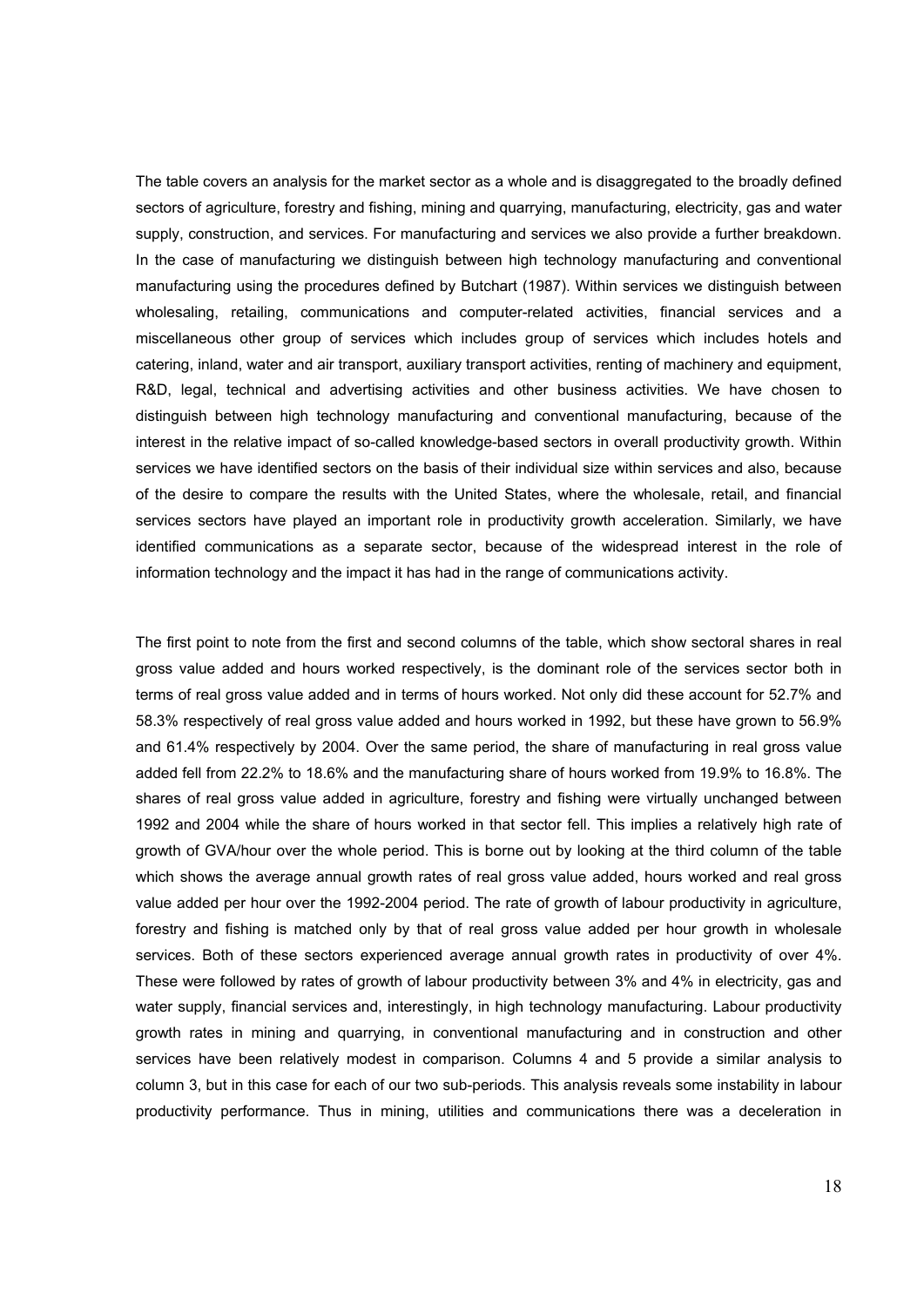productivity growth in the second period compared to the first and on a beginning to end year basis productivity actually fell. On the other hand in agriculture, in high tech manufacturing and in other services there was an acceleration in productivity growth. Only wholesaling and, to a lesser extent, financial services maintained relatively high labour productivity growth over the two periods.

In the period 1992-1998, particularly strong productivity performance occurred in electricity, gas and water supply and in communications, along with financial services, the retail sector and mining and quarrying, all of which experienced productivity growth rates of over 4%, and in the case of electricity, gas and water supply a productivity growth rate of 9.6%. In the 1998-2004 period the most striking productivity growth rate performances were in agriculture, forestry and fishing, high technology manufacturing and wholesaling, all of which experienced growth rates over 5%, whilst other sectors experienced growth rates of 3% or less.

There is therefore considerable instability in the ranking of sectors by labour productivity growth across our two sub-periods. In our decomposition analysis we therefore provide separate analysis of the role of different sectors in overall productivity growth for the period as a whole and for each of our two subperiods.

### Decomposing Labour Productivity Growth 1980-1992 and 1992-2004

Using the formula set out in Equation 1 we carried out a decomposition analysis based on 49 sectors of the Australian market economy within the period 1992-2004. We also carried out a similar analysis for the period of low productivity growth from 1980-1992. We report in turn the results of analysing labour productivity growth components within these periods and the results of decomposing the acceleration in productivity growth between them. We also decompose the differences in productivity growth between each of our sub-periods and 1980-1992.

As explained earlier, the contribution to overall productivity growth within a period depends upon productivity growth and structural changes in the shares of output and hours worked. In order to present the results of our decomposition in a compact form we have presented in Table 4 below a summary of the results for 1980-1992 and 1992-2004 which picks out the top ten contributors to labour productivity growth within the period and then summarises the net positive and negative contributions of the other 39 sectors. The full analysis showing the individual contribution of each of the 49 sectors is shown in Appendix I.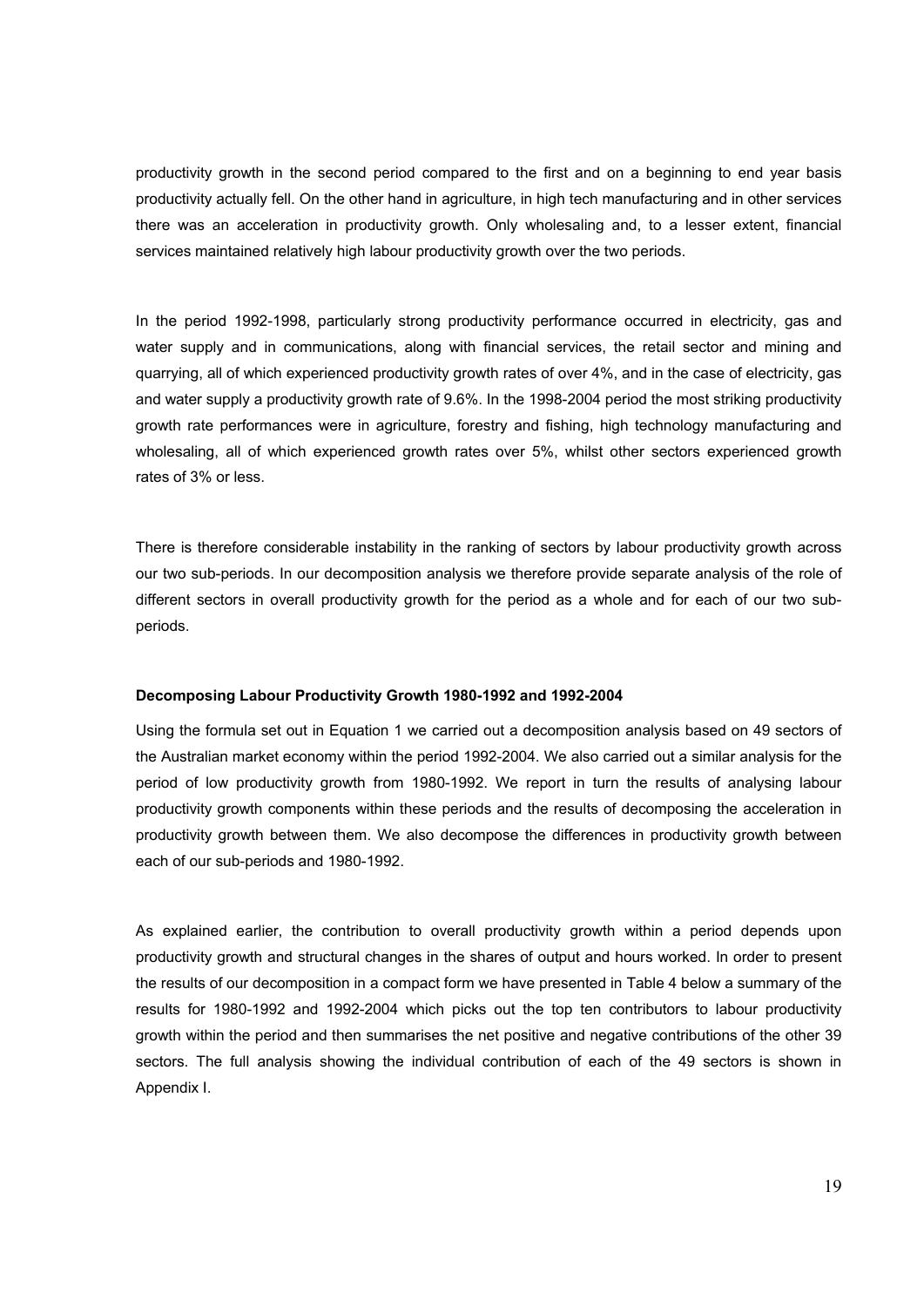The left hand panel of Table 4 shows a decomposition of labour productivity growth in the low growth period 1980-1992. The top ten sectors account for 95.2% of total labour productivity growth over this period. The three dominant contributors are mining and quarrying, communications, and electricity, gas and water supply. Between them these three sectors account for over 55% of the total growth in labour productivity over this period. Services sectors including insurance and pension funding, retailing, wholesale trading and activities auxiliary to financial intermediation also contribute to the overall labour productivity growth of 1.59% over this period. They are, however, are much less significant than mining and quarrying, the utilities and the communications sector.

### Table 4

| Low productivity growth period (1980-1992)       |         | High productivity growth period (1992-2004) |        |  |
|--------------------------------------------------|---------|---------------------------------------------|--------|--|
| Mining and quarrying                             | 28.0    | Wholesale trade                             | 13.4   |  |
| Communications                                   | 15.7    | Communications                              | 12.3   |  |
| Electricity, gas and water supply                | 11.9    | Financial intermediation                    | 11.2   |  |
| Insurance and pension funding                    | 7.6     | Agriculture                                 | 8.9    |  |
| Retail trade                                     | 7.3     | Mining and quarrying                        | 6.7    |  |
| Inland transport                                 | 5.8     | Motor vehicles sales and auto fuel retail   | 6.2    |  |
| <b>Basic metals</b>                              | 5.3     | Construction                                | 6.1    |  |
| Wholesale trade                                  | 4.7     | Inland transport                            | 6.0    |  |
| Construction                                     | 4.5     | Other business activities, n.e.c.           | 4.9    |  |
| Activities auxiliary to financial intermediation | 4.4     | Electricity, gas and water supply           | 3.8    |  |
| Top 10 total                                     | 95.2    | Top 10 total                                | 79.7   |  |
| All other positive contributors                  | 40.5    | All other positive contributions            | 25.6   |  |
| All other negative contributors                  | $-35.8$ | All other negative contributions            | $-5.3$ |  |
| Total (corresponding to 1.59% per                |         | (corresponding to 2.32% per<br>Total        |        |  |
| annum)                                           | 100.0   | annum)                                      | 100.0  |  |

Labour Productivity Growth 1980-1992 and 1992-2004: The Top Ten Contributors and the Rest

Note:Column totals may not sum to 100 due to rounding errors

If we turn to the 1992-2004 period, it is apparent from Table 4 that a small number of sectors once again contribute the majority of productivity growth in the period as a whole although the contributions are less concentrated than in the earlier period<sup>9</sup>. The top three sectors account for 37% of the overall rate of productivity growth in this period. These three sectors (wholesale trade and commission trade, communications and financial intermediation) each individually account for over 10% of the overall productivity growth in the Australian economy in this period. The remaining sectors in the top ten, each of which contributes individually 3.8% or more, are a mixture of goods and services sectors. It is significant that agriculture and mining and quarrying each play a substantial role in overall productivity growth movements. Utilities, construction and Inland transport also play a significant role. Motor vehicle sales

 9 This wider spread after 1992 may reflect both the widespread impact of ICT as a general purpose technology and the economy wide impact in the second period of the deregulatory reforms set in train by the Hawke and Keating administrations.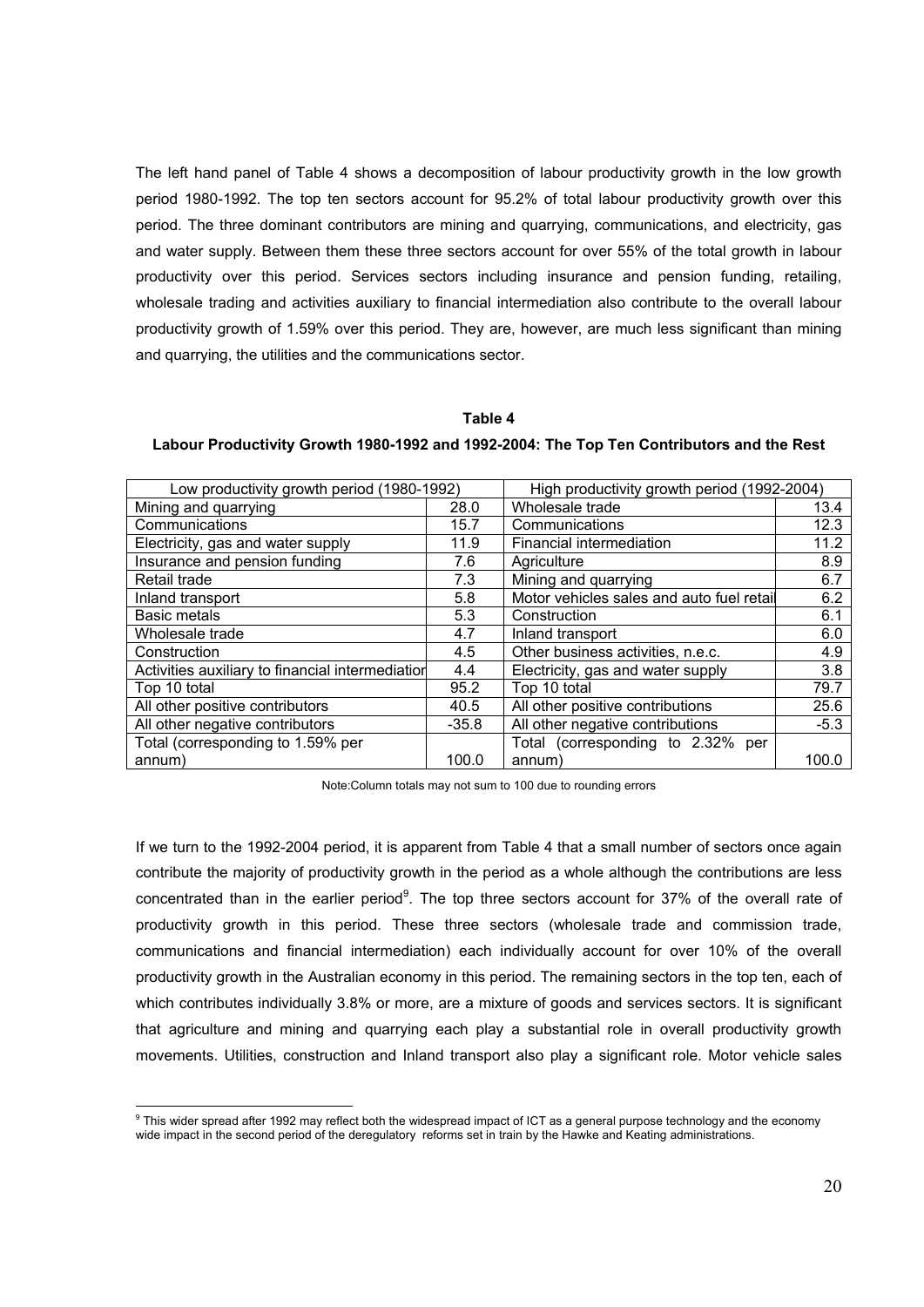and the retailing of fuel accounts for 6.2% of the overall labour productivity growth performance of the Australian economy in this period. There are no manufacturing sectors in this list.

The most striking difference between the low productivity growth period of 1980-1992 and the high growth period 1992-2004 is the growth in importance of wholesaling and financial intermediation along with agriculture. Mining and quarrying played a much less important role as a contributor to labour productivity growth in the high growth period than it did in the period of low growth from 1980-1992. Communications played a dominant role in both periods. Thus taken as a whole the period of high productivity growth had a somewhat greater contribution from the services sectors than was the case in the period of low labour productivity growth 1980-1992.

Tables 5 and 6 provide similar decomposition results for our two sub-periods.

## Table 5 Labour Productivity Growth 1992-1998: The Top Ten Contributors and the Rest

|                                                       | 1992-1998 |
|-------------------------------------------------------|-----------|
| Communications                                        | 20.1      |
| Motor vehicles sales and automotive fuel retail       | 12.0      |
| Mining and quarrying                                  | 11.7      |
| Wholesale trade and commission trade                  | 10.6      |
| Financial intermediation                              | 9.2       |
| Electricity, gas and water supply                     | 8.4       |
| Construction                                          | 7.4       |
| Inland transport                                      | 6.4       |
| Retail trade & repair of personal and household goods | 6.0       |
| Insurance and pension funding                         | 4.9       |
| Top 10 total                                          | 96.7      |
| All other positive contributions                      | 31.6      |
| All other negative contributions                      | $-28.2$   |
| Total                                                 | 100.0     |

Note: :Column totals may not sum to 100 due to rounding errors

Table 5 reveals that the contribution to productivity growth was much more concentrated in the period 1992-1998 than in the period as a whole. Thus the top ten sectors in terms of contribution productivity growth accounted for 96.7% of the overall movement in labour productivity growth in the Australian market economy. Communications alone accounted for 20.1%. Motor vehicle retailing, mining and quarrying, and wholesale trade and commission trade also recorded high contributions of between 10%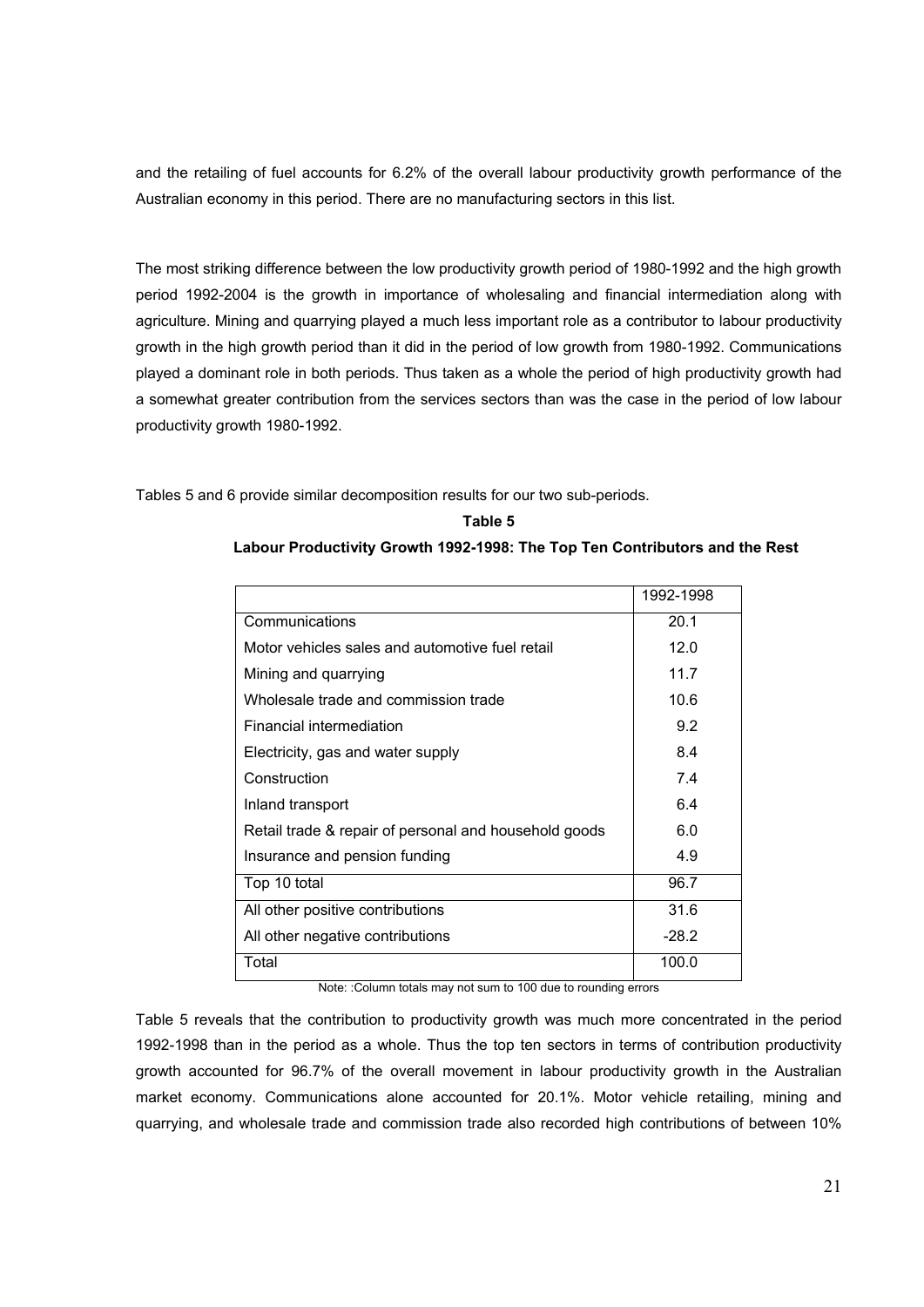and 12%. Financial intermediation, utilities, construction, inland transport, retailing and insurance and pension funding also made substantial contributions and ranked within the top ten.

Table 6

|                                      | 1998-2004 |
|--------------------------------------|-----------|
| Wholesale trade and commission trade | 15.6      |
| Financial intermediation             | 14.1      |
| Agriculture                          | 14.1      |
| Legal, technical and advertising     | 9.8       |
| Other business activities, n.e.c.    | 8.6       |
| Communications                       | 6.4       |
| Inland transport                     | 4.5       |
| Food, drink & tobacco                | 3.8       |
| Printing & publishing                | 3.7       |
| Fabricated metal products            | 3.5       |
| Top 10 total                         | 84.0      |
| All other positive contributions     | 27.2      |
| All other negative contributions     | $-11.3$   |
| Total                                | 100.0     |

Labour Productivity Growth 1998-2004: The Top Ten Contributors and the Rest

Note: :Column totals may not sum to 100 due to rounding errors

Table 6 shows that there was some change in the pattern of contributions in the period 1998-2004 compared to the period 1992-1998. In the later period the top ten contributors accounted for 84% of overall productivity growth, whilst the top three, which were wholesaling, financial intermediation and agriculture, accounted for 43.8% - exactly the same as the top three in the previous period. The remaining seven sectors in the top ten are a mixture of manufacturing and services sectors. Legal, technical and advertising services and other business activities recorded contributions of between 8% and 10%. The contributions of the three manufacturing sectors (food, drink and tobacco, printing and publishing and fabricated metal products) were all less than 4%.

### Decomposing the Acceleration in Productivity Growth from 1980-1992 to the 1992-2004 period

So far our analysis has focused on the decomposition of productivity growth performance within our various periods and sub-periods. We now turn to an analysis of which of those sectors contributed to the labour productivity growth change between periods. We first provide an analysis of the contributions to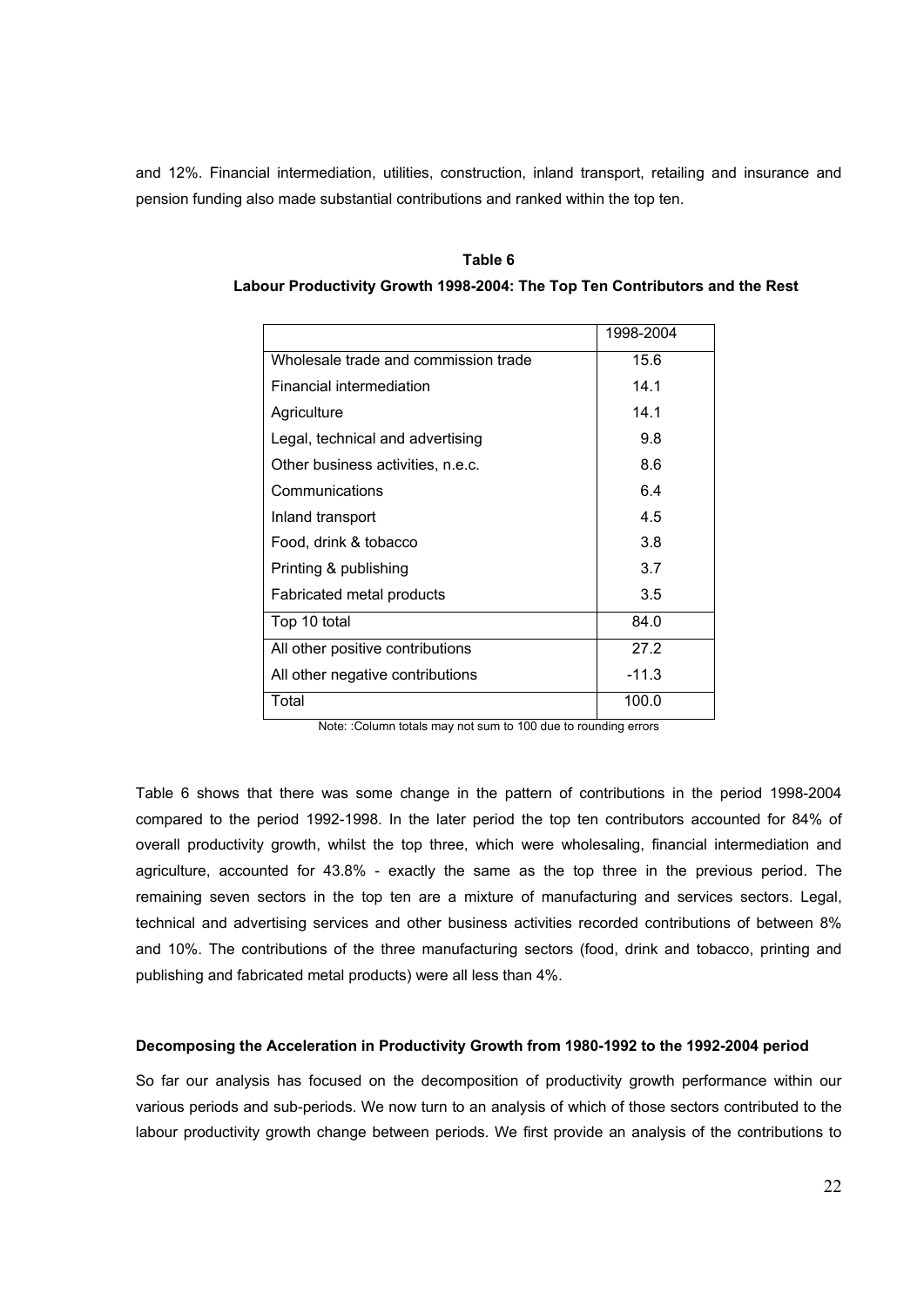productivity change between 1992-2004 and 1980-1992. We then turn to a comparison between the subperiods 1992-1998 compared with 1980-1992, and then sub-period 1998-2004 compared with the period 1980-1992.

In order to calculate the contribution which a sector makes to the change in overall labour productivity growth between the low and high productivity growth periods, we compare the percentage point contribution of a sector in the high growth period with its percentage point contribution in the low growth period. Thus, in the case of wholesale trade and commission trade, its contribution to productivity growth within the period 1980-1992 was 0.08 percentage points, compared with 0.31 percentage points in the 1992-2004 period (Table 7). The difference between these two is the contribution to labour productivity growth change between the two periods in percentage point terms. Thus wholesale trade and commission trade accounts for 0.24 percentage points<sup>10</sup> of the change in productivity between the two periods which is 0.72 percentage points.

Thus, in the tables which follow we take the overall average annual rate of productivity growth in a period and show the contribution in terms of percentage points made by the top ten sectors to productivity growth within that period. This is a presentation in a different form of the data contained in the previous contributions to productivity growth tables where we expressed each sector's contribution in terms of the percentage share of the overall change. Thus, if we look at the data contained in Table 7, which is an analysis of the contributions to the labour productivity growth change between the low and high growth periods as a whole, we find in the bottom row of column 2 the overall productivity growth of 2.32% in the period 1992-2004. These percentage points are then allocated in each row to the top ten sectors and the groups of positive and negative contributors. Thus wholesale trade and commission trade accounted for 0.31 of the 2.32 percentage point change in labour productivity over that period and so on.

As we pointed out in our earlier discussion of decomposition analysis, a sector may make a significant contribution to productivity growth within two successive periods and yet not make a major contribution to the change in labour productivity growth between the periods. Table 7 provides a good example of this. The communications sector made a significant contribution to labour productivity growth within both the period 1980-92 and the period 1992-2004. In these respective periods it contributed 0.29 and 0.25 percentage points respectively. However, the fact that this contribution was much the same in both periods means that its contribution to the change in labour productivity growth between the two periods is very low. In general, inspection of the table shows that if we consider the top ten contributors to

 $\overline{a}$ 

 $10$  Due to rounding errors the difference between the respective sectoral contributions may slightly deviate from the respective contribution to acceleration reported by Table 7. The same applies to Tables 8 and 9.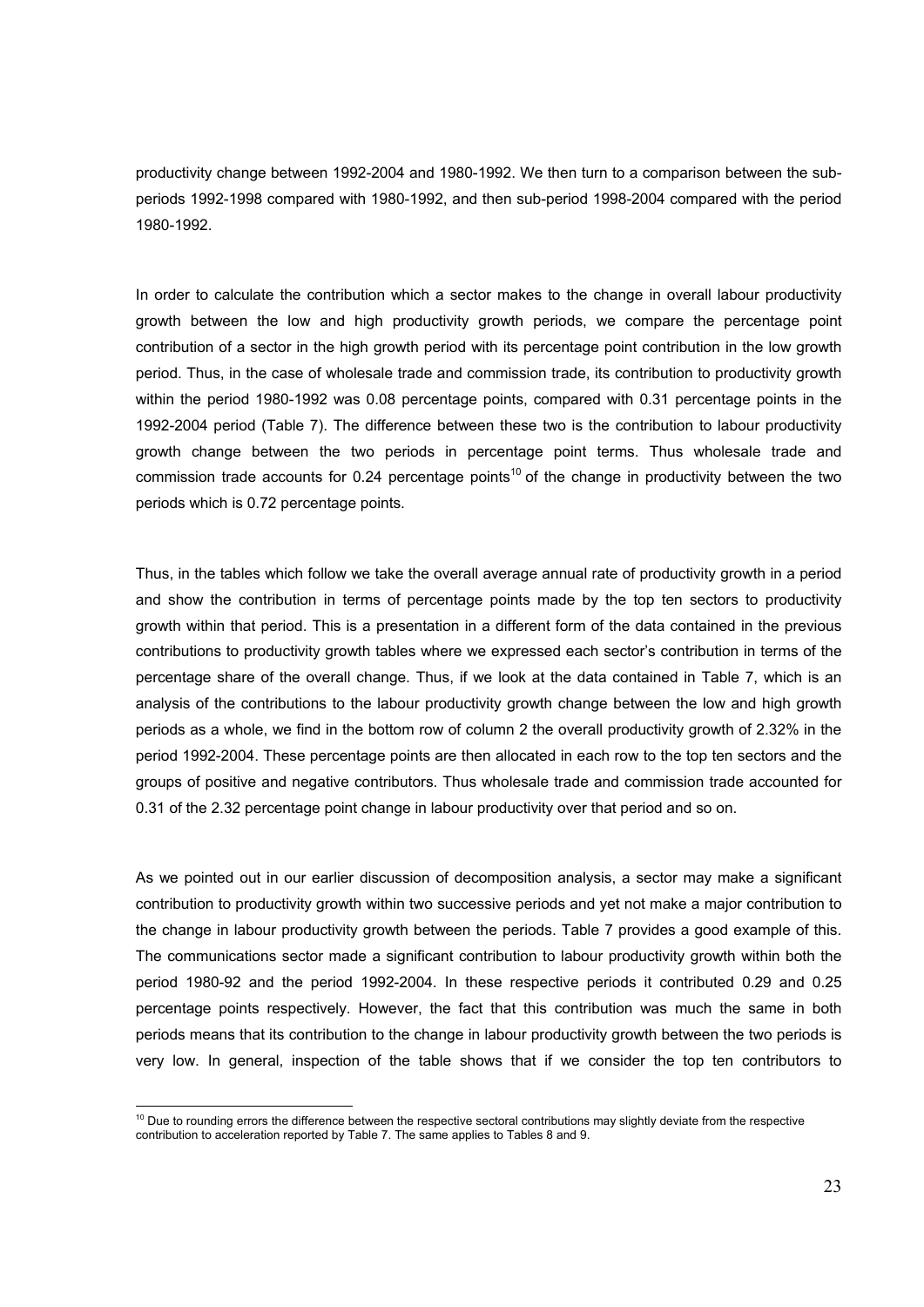productivity growth within the period 1992-2004, we find that only five shown in bold in the third column were ranked in the top ten in terms of contribution to change in labour productivity growth between the two periods. These five sectors were wholesale trade and commission trade, financial intermediation, agriculture, motor vehicle sales and other business activities not elsewhere classified. Thus four of the top five contributors to productivity growth acceleration in the 1992-2004 period were drawn from the services sector. The only exception was agriculture. The other five sectors which contributed to the change in labour productivity growth sufficiently to rank in the top ten contributors to such change were all services: hotels and catering (0.10 percentage points), water transport and supporting and auxiliary transport (0.13 and 0.11 percentage points respectively).

The top three contributors to productivity growth acceleration, namely financial intermediation, wholesale trade, and other business activities not elsewhere classified together contributed 0.69 percentage points to change between the two periods. Since the total change between the two periods was 0.72%, these three services sectors virtually contributed all (95%) of the productivity change in this period. The remaining sectors' contributions respectively cancelled each other out.

Table 7

| Contribution to Productivity Growth and its Acceleration, 1992-2004 over 1980-1992 |  |  |
|------------------------------------------------------------------------------------|--|--|
|                                                                                    |  |  |

| Top ten contributors in 1992-2004    |           | Contribution to productivity growth,<br>percentage points per year | Contribution to acceleration,<br>percentage points per year |
|--------------------------------------|-----------|--------------------------------------------------------------------|-------------------------------------------------------------|
|                                      | 1992-2004 | 1980-1992                                                          | 1992-2004 over 1980-1992                                    |
| Wholesale trade and commission trade | 0.31      | 0.08                                                               | 0.24                                                        |
| Communications                       | 0.29      | 0.25                                                               | 0.04                                                        |
| Financial intermediation             | 0.26      | 0.00                                                               | 0.26                                                        |
| Agriculture                          | 0.21      | 0.06                                                               | 0.15                                                        |
| Mining and quarrying                 | 0.15      | 0.45                                                               | $-0.29$                                                     |
| Motor vehicles sales and fuel retail | 0.14      | $-0.03$                                                            | 0.17                                                        |
| Construction                         | 0.14      | 0.07                                                               | 0.07                                                        |
| Inland transport                     | 0.14      | 0.09                                                               | 0.05                                                        |
| Other business activities, nec       | 0.11      | $-0.08$                                                            | 0.19                                                        |
| Electricity, gas and water supply    | 0.09      | 0.19                                                               | $-0.10$                                                     |
| Top 10 total                         | 1.85      | 1.08                                                               | 0.77                                                        |
| All other positive contributors      | 0.59      | 0.98                                                               | $-0.38$                                                     |
| All other negative contributors      | $-0.12$   | $-0.46$                                                            | 0.34                                                        |
| Total                                | 2.32      | 1.59                                                               | 0.72                                                        |

Note: In addition to the sectors shown in bold in column 3, the top 10 contributors to productivity acceleration included water transport with 0.13 percentage points (pp), supporting and auxiliary transport (0.11 pp) and hotel and catering (0.10 pp).

Tables 8 and 9 provide a similar decomposition analysis. Table 8 analyses change in productivity growth between the period 1992-1998 compared with the low growth period 1980-1992. It shows that of the 0.62 percentage point difference in growth rates between these periods, motor vehicles and sales and fuel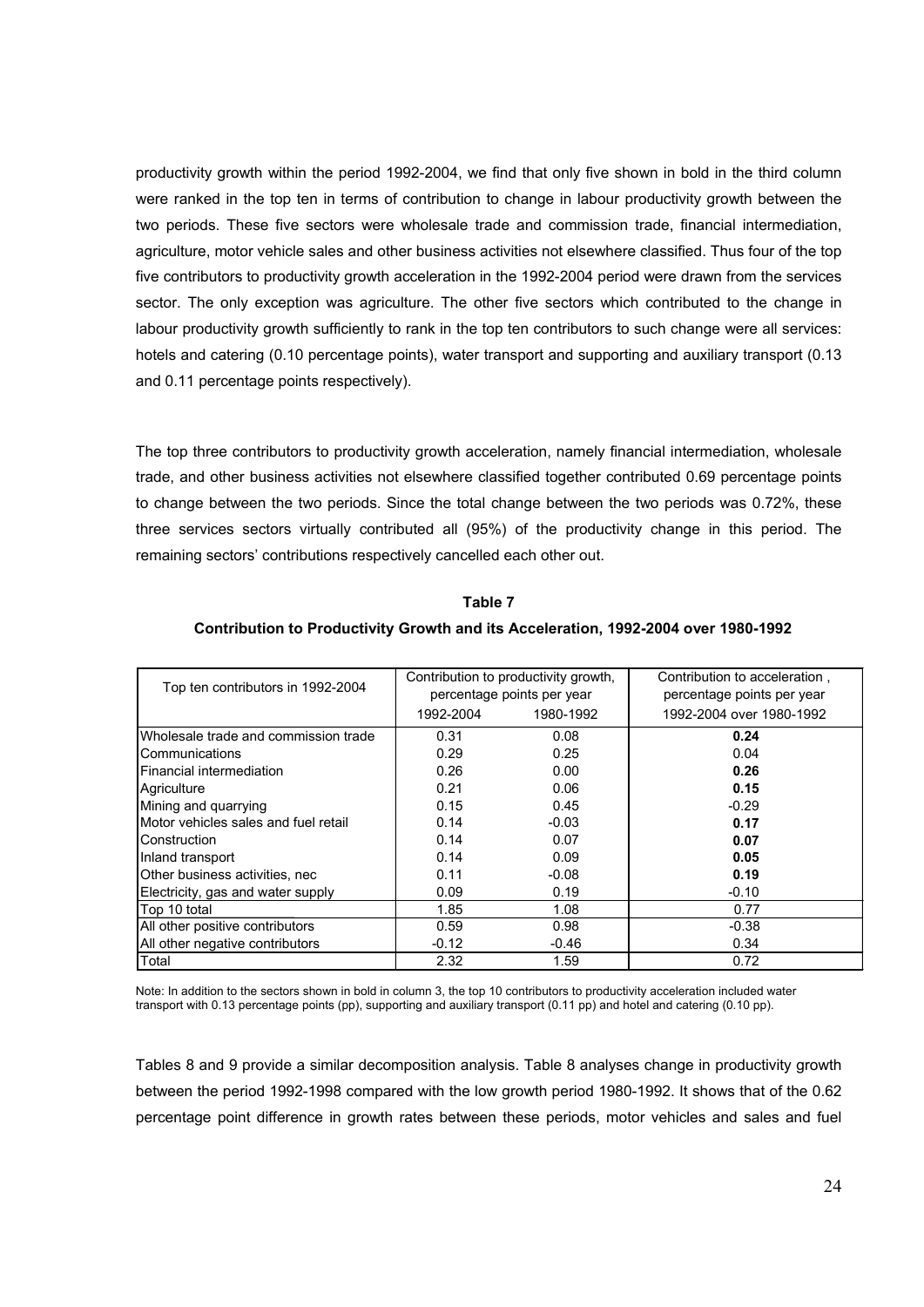retailing, financial intermediation and communications accounted for more than the total change in labour productivity growth between the two periods (0.67 compared with 0.62). Communications and wholesale trade also made significant contributions to the overall acceleration in labour productivity growth. Thus these services sectors alone more than accounted for the overall acceleration in productivity growth in the 1992-1998 period, compared with the period 1980-1992.

### Table 8

# Contribution to Productivity Growth and its Acceleration, 1992-1998 over 1980-1992

| Top ten contributors in 1992-1998    |           | Contribution to productivity growth,<br>percentage points per year | Contribution to acceleration,<br>percentage points per year |
|--------------------------------------|-----------|--------------------------------------------------------------------|-------------------------------------------------------------|
|                                      | 1992-1998 | 1980-1992                                                          | 1992-1998 over 1980-1992                                    |
| Communications                       | 0.45      | 0.25                                                               | 0.19                                                        |
| Motor vehicles sales and fuel retail | 0.27      | $-0.03$                                                            | 0.30                                                        |
| Mining and quarrying                 | 0.26      | 0.45                                                               | $-0.19$                                                     |
| Wholesale trade and commission trade | 0.24      | 0.08                                                               | 0.16                                                        |
| Financial intermediation             | 0.20      | 0.00                                                               | 0.20                                                        |
| Electricity, gas and water supply    | 0.19      | 0.19                                                               | 0.00                                                        |
| Construction                         | 0.16      | 0.07                                                               | 0.09                                                        |
| Inland transport                     | 0.14      | 0.09                                                               | 0.05                                                        |
| Retail trade                         | 0.13      | 0.12                                                               | 0.02                                                        |
| Insurance and pension funding        | 0.11      | 0.12                                                               | $-0.01$                                                     |
| Top 10 total                         | 2.14      | 1.33                                                               | 0.81                                                        |
| All other positive contributors      | 0.70      | 0.80                                                               | $-0.10$                                                     |
| All other negative contributors      | $-0.63$   | $-0.54$                                                            | $-0.09$                                                     |
| Total                                | 2.22      | 1.59                                                               | 0.62                                                        |

Note: In addition to the sectors shown in bold in column 3, the top 10 contributors to productivity acceleration included computer and related activities, other business activities not elsewhere classified and motor vehicle manufacturing with 0.07 percentage points (pp) each, water transport (0.10 pp) and hotels and catering (0.08 pp).

Table 9 reveals a similar picture. Of the overall percentage point increase in labour productivity growth between the period 1998-2004 and 1980-1992 the top three contributors (wholesale trade and commission trade and financial intermediation and other business activities not elsewhere classified) on their own accounted for virtually all of the acceleration. Thus, once again, services sectors could be regarded as dominating the productivity change performance between these periods. In addition to the largest three contributors, legal, technical and advertising services also added 0.20 percentage points to the productivity growth change between these two periods. Only agriculture, which contributed 0.28 percentage points, lay outside the services sector. However, it is worth noting that if all the high-tech manufacturing sectors are taken together they account for 0.19 percentage points change<sup>11</sup>.

 $\overline{a}$  $11$  To the extent that the disaggregation of manufacturing in sectoral data sets is finer than in services (and thus each individual sector correspondingly carries a smaller weight) there may be some bias against identifying major contributions from individual manufacturing sectors.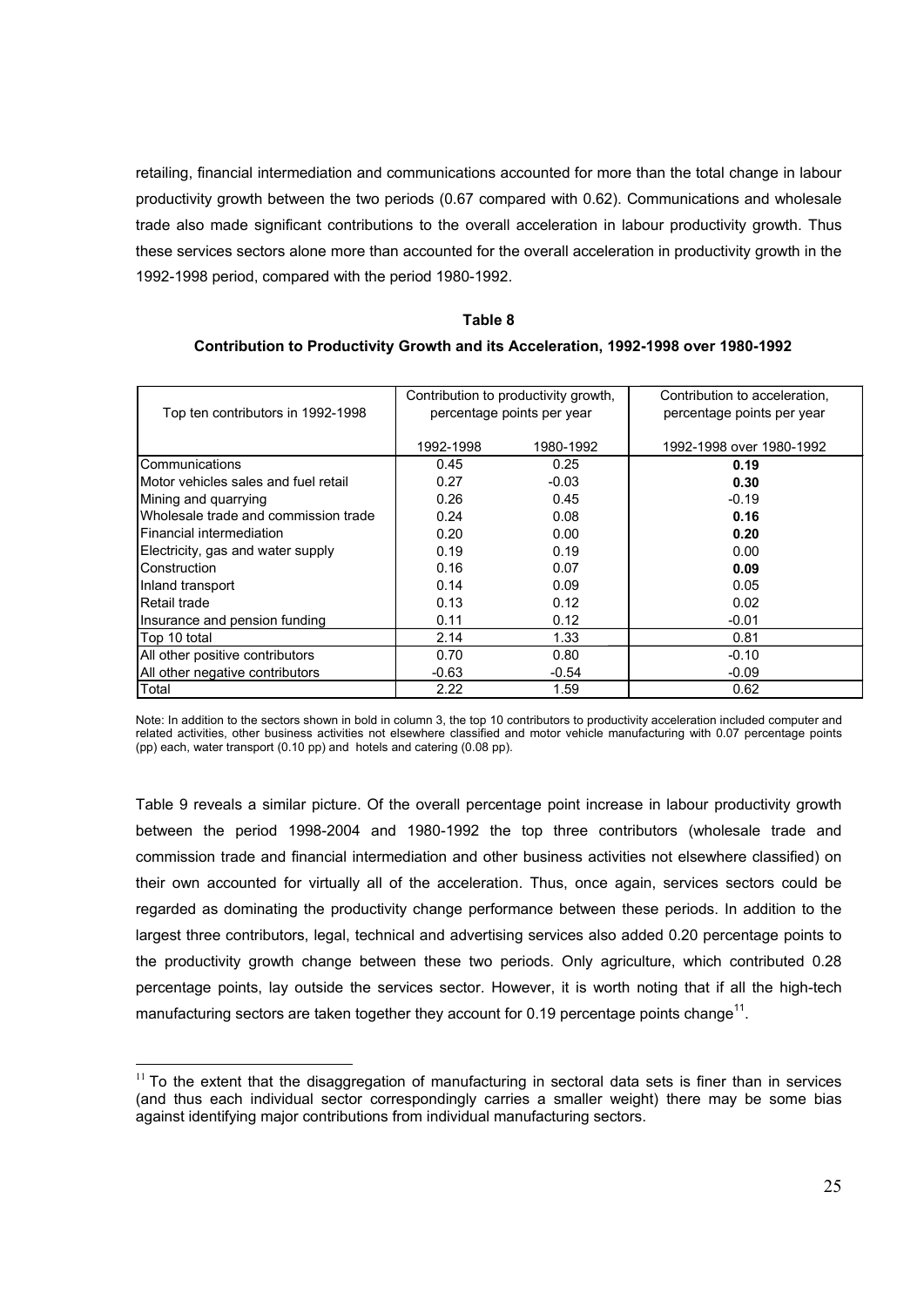### Table 9

### Contribution to Productivity Growth and its Acceleration, 1998-2004 over 1980-1992

| Top ten contributors in 1998-2004    | Contribution to productivity growth,<br>percentage points per year |           | Contribution to acceleration,<br>percentage points per year |
|--------------------------------------|--------------------------------------------------------------------|-----------|-------------------------------------------------------------|
|                                      | 1998-2004                                                          | 1980-1992 | 1998-2004 over 1980-1992                                    |
| Wholesale trade and commission trade | 0.38                                                               | 0.08      | 0.30                                                        |
| Financial intermediation             | 0.34                                                               | 0.00      | 0.34                                                        |
| Agriculture                          | 0.34                                                               | 0.06      | 0.28                                                        |
| Legal, technical and advertising     | 0.24                                                               | 0.04      | 0.20                                                        |
| Other business activities, nec       | 0.21                                                               | $-0.08$   | 0.29                                                        |
| Communications                       | 0.16                                                               | 0.25      | $-0.10$                                                     |
| Inland transport                     | 0.11                                                               | 0.09      | 0.02                                                        |
| Food, drink & tobacco                | 0.09                                                               | 0.07      | 0.03                                                        |
| Printing & publishing                | 0.09                                                               | 0.03      | 0.06                                                        |
| Fabricated metal products            | 0.08                                                               | 0.04      | 0.04                                                        |
| Top 10 total                         | 2.04                                                               | 0.58      | 1.47                                                        |
| All other positive contributors      | 0.66                                                               | 1.51      | $-0.85$                                                     |
| All other negative contributors      | $-0.27$                                                            | $-0.49$   | 0.22                                                        |
| Total                                | 2.43                                                               | 1.59      | 0.84                                                        |

Note: In addition to the sectors shown in bold in column 3, the top 10 contributors to productivity acceleration included supporting and auxiliary transport with 0.19 percentage points (pp), water transport (0.16 pp), hotels and catering (0.11 pp), motor vehicle sales and retail fuel sales (0.08 pp).

It is thus apparent that the acceleration in labour productivity growth in the 1990s compared to the 1980s and through to the early years of the  $21<sup>st</sup>$  century has been dominated by the contribution of the services sectors. Mining and quarrying, which had played a positive role in labour productivity growth within each of our periods and sub-periods of analysis, nonetheless played a negative role in terms of productivity growth acceleration. This reflected a fall in the contribution that it made to productivity growth within the period 1980-1992, compared to the role it played in later periods.

It is also clear that in some sectors substantial contributions to overall productivity change were made only within certain sub-periods. Thus in the case of communications, its small overall contribution to the change between 1980-1992 and the period 1992-2004 as a whole masks the fact that it played a substantial role in contributing to productivity change between 1980-1992 and 1992-1998. Its small role overall is therefore due to a decline in its influence since 1998.

### Comparison with the United States

The results of our analysis of the acceleration in productivity change in the Australian economy since the early 1990s have revealed a very similar pattern of contributions to productivity acceleration to that observed in the analysis for the United States referred to earlier in this report. In particular, services sectors have played a dominant role in both economies. This is particularly true in relation to wholesaling and financial intermediation. It is notable, however, that retailing has not played a significant part in the Australian context. Even though it has played a role as a significant top ten contributor to productivity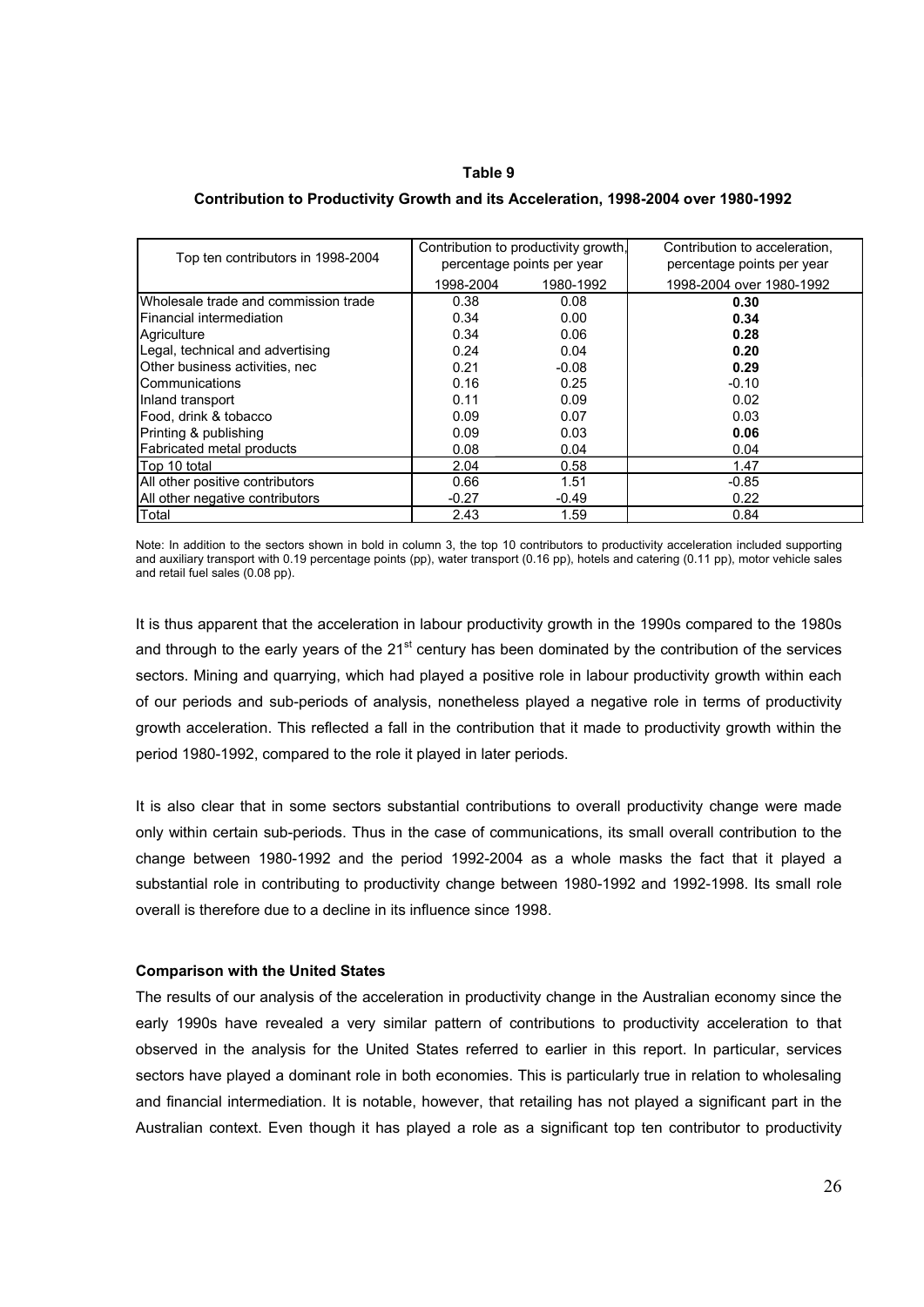growth within the period 1992-1998, its contribution has not changed between periods, so that it has made a small contribution to the acceleration in productivity growth. In relation to the overall concentration within particular sectors of the overall acceleration in productivity change, the picture is, if anything, more concentrated in the case of the Australian economy than is the case for the United States. Thus in most cases three or four sectors in the Australian context accounted for all or more than all of the total acceleration. A notable feature of the Australian productivity growth performance is the role of the agricultural sector. In this case our analysis shows that comparing the period 1980-1992 with 1992-2004, agriculture made a significant contribution to the overall change in labour productivity growth between those periods. The analysis also revealed that most of this impact was accounted for by productivity growth after 1998. The data for the US unfortunately excludes agriculture, so no comparison with Australia is possible.

### **Conclusions**

In this report we have carried out a detailed sectoral analysis of Australian labour productivity growth both within periods and sub-periods of the last 25 years, and an analysis of which of those sectors accounted for the acceleration in productivity growth between selected periods. Our analysis has shown that services sectors have dominated the acceleration in productivity growth in each of the periods which we have analysed. Our analysis also shows that there are considerable variations in the importance played by different sectors when the analysis is carried out for different sub-periods. Thus some sectors which contribute to overall productivity growth acceleration in the 1990s compared with the 1980s, have done so on the basis of contributions in both sub-periods we have analysed since 1992. In other cases the contribution was concentrated either before or after 1998.

In relation to the overall developments of productivity growth in the Australian economy and its apparent levelling out or slowing down in the early part of the  $21<sup>st</sup>$  century, our analysis suggests that the forces which have driven productivity growth in the services sectors have been central to the overall acceleration of labour productivity growth. This process of productivity growth in the services sectors is intimately linked to the development and application of information technologies in the services sectors. It is beyond the scope of this report to analyse these changes in depth. They have been the subject of several detailed investigations and we briefly summarise some of the key findings in Appendix 1. The key lesson which emerges from these studies is that the transformation of productivity in the services sectors requires the effective development of a wide range of complementary investments in management and other organisational and often intangible assets to transform the productivity performance of these sectors. A key question is the extent to which past productivity gains from these sources can be expected to be as great in the future. One aspect of this is the extent to which lower unemployment is leading to tightening labour markets and a higher weight being placed on raising skill levels in pursuit of further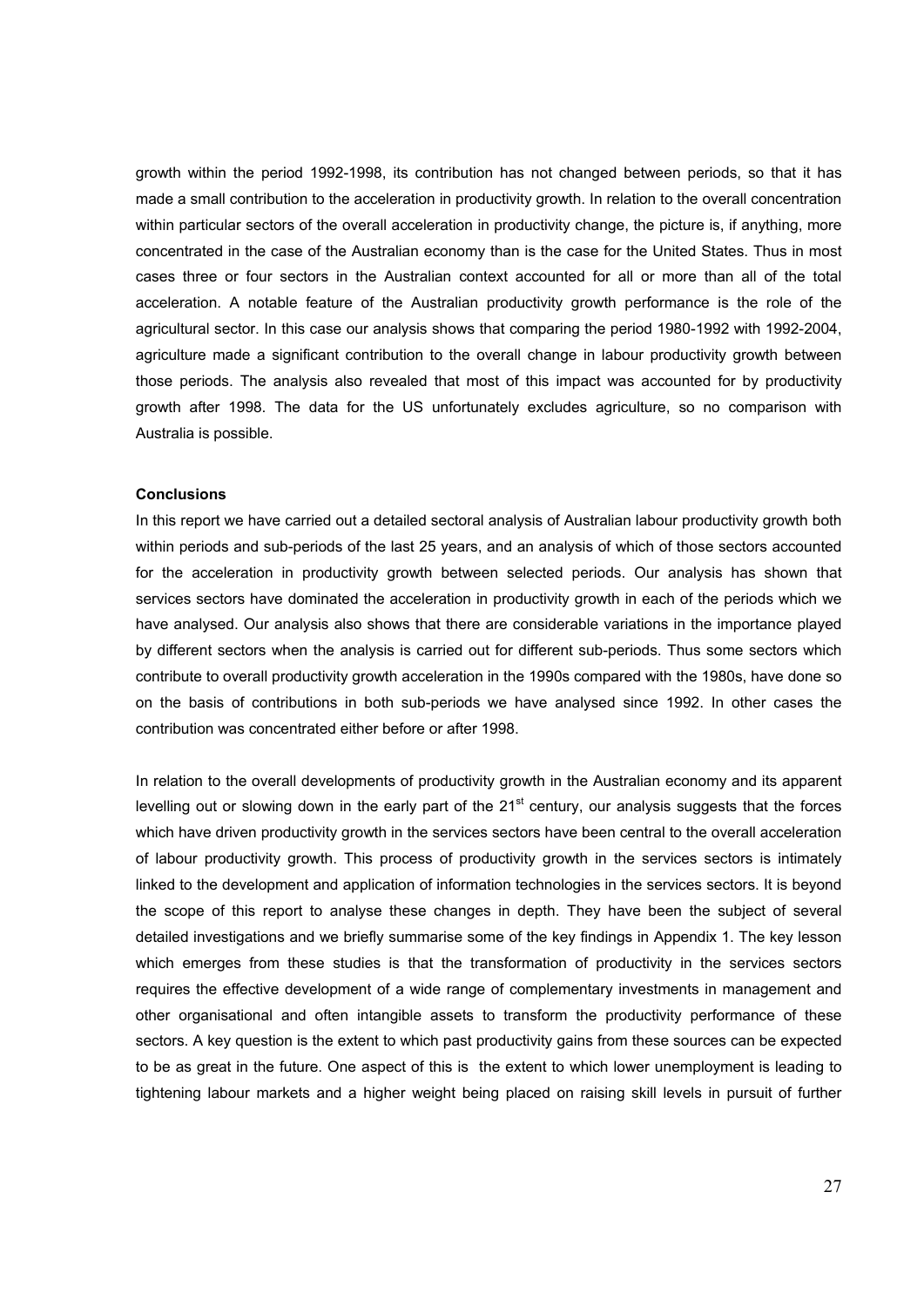output and productivity growth. Another is the extent to which major broadband infrastructure investments will be required to underpin further ICT based productivity gains.

In relation to the structure of trade and overall labour productivity growth performance, our analysis raises two interrelated questions about the net export potential of the services sectors which have dominated productivity growth acceleration. The first relates to the extent to which further gains in productivity growth in services can be expected in the future at the same pace as in the recent past. The second relates to the extent to which the sectors which have driven Australian productivity growth acceleration are capable of offsetting further deterioration in the current ability of the minerals, fuel and metals sectors to generate significant net surpluses, or any deterioration in the ability of Australian banks to borrow overseas as the capital account counterpart to the current account deficit.

.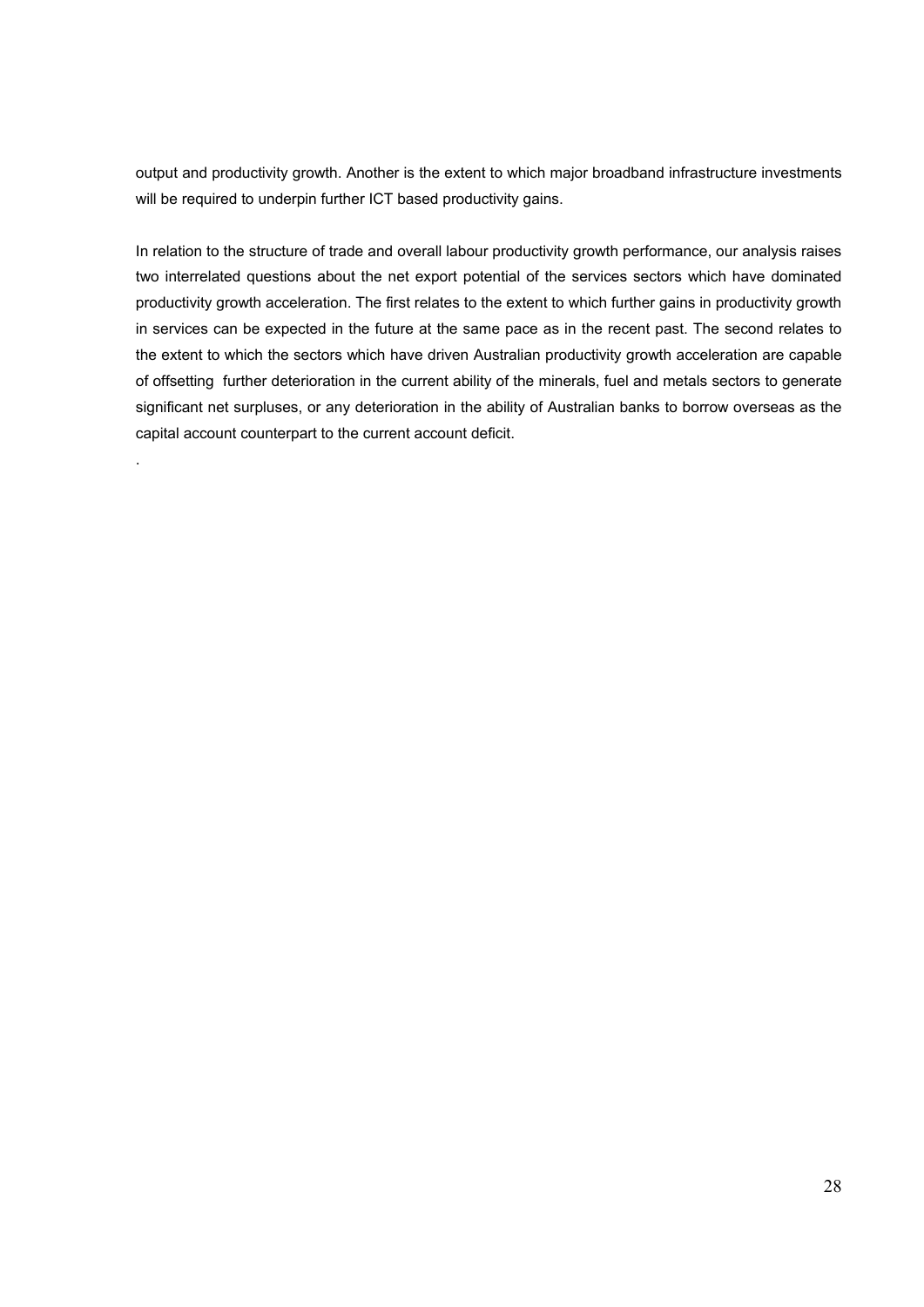#### References

- Battersby, B. (2006) 'Does distance matter? The effect of geographic isolation on productivity levels', Treasury Working Paper 2006-03, Australian Treasury, May.
- Butchart, R.L. (1987) A new Definition of High Technology Industries, Economic Trends, 400, pp. 82-88.
- Cobbold, T. and A. Kulys (2003) Australia's Industry Sector Productivity Performance Productivity Commission Research Memorandum Canberra.
- Davis, G. and Ewing, R. (2005) 'Why has Australia done better than New Zealand: Good luck or good management?', Treasury Working Paper 2005-01, Australian Treasury, January.
- Davis, G. and Tunny, G. (2005), 'International comparisons of research and development', Economic Roundup, Spring 2005, pp. 63-82.
- Davis,G. and Rahman, J. (2006) 'Perspectives on Australia's Productivity Growth' Treasury Working Paper 2006-4 September Australian Government.
- DCITA (2005) 'ICT and Australian Productivity: Methodologies and Measurement' Occasional Economic Paper, Department of Communications, Information Technology and the Arts, Australian Government, November.
- Dolman, B, Lu, L and Rahman, J (2006) 'Understanding productivity trends', Economic Roundup, Summer 2006, pp. 35-52.
- Dowrick, S. (2001) 'Productivity Boom: Miracle or Mirage' in Nieuwenhuysen, J. Lloyd, P. and M. Mead (eds) Reshaping Australia's Economy: Growth with Equity and Sustainability Cambridge University Press Cambridge pp.19-32.
- Edwards, J. (2006) Quiet Boom: How the Long Economic Upswing is Changing Australia and its Place in the World. Lowy Institute Paper 14, Lowy Institute for International Policy, Longueville Media, Doublebay, NSW.
- Ewing, R., Fenners, S., Kennedy, S., and Rahman, J. (2007) "Recent Productivity Outcomes and Australia's Potential Growth", Economic Roundup, Australian Government, The Treasury, Canberra.
- Farrell, D., Baily, M.N. and Remes, J. (2005) US Productivity after the Dot Com Bust, McKinsey Global Institute.
- Forsyth, P. (2001) 'Microeconomic Policies and Structural Change' in D. Gruen and S. Shrestha (eds), The Australian Economy in the 1990s, Reserve Bank of Australia, Sydney, pp. 235-267.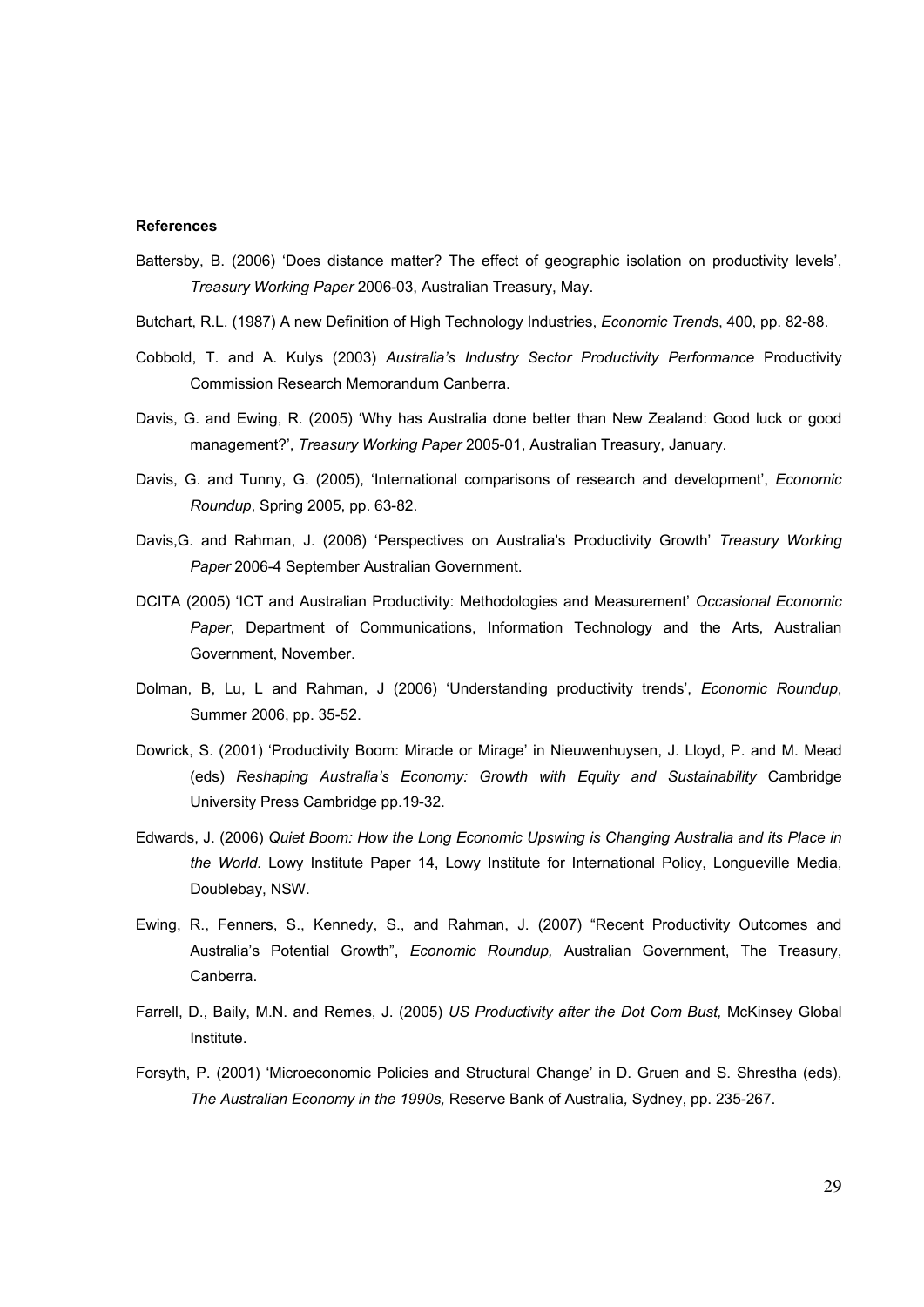- GGDC (2006) Data Sources and Methodology of the 60-Industry database of the Gröningen Growth and Development Centre http://www.ggdc.net/dseries/totecon.html
- Gretton, P., Gali, P.J. and Parham, D. (2002) 'The effects of ICTs and complementary innovations on Australian productivity growth', Productivity Commission Staff Working Paper No. 1.
- Gretton, P., Gali, P.J. and Parham, D. (2002) 'Uptake and Impacts of ICT's in the Australian Economy: Evidence from aggregate sectoral and firm levels', Productivity Commission Staff Working Paper No. 2.
- Gruen, D. (2001) 'Australia's strong productivity growth: will it be sustained?', Reserve Bank of Australia Bulletin, February, pp. 62-69.
- Gruen, D. (2006) 'A tale of two terms-of-trade booms', Economic Roundup, Summer, pp. 21-34.
- Gruen, D. and G. Stevens (2000), 'Australian Macroeconomic Performance and Policies in the 1990s' in D. Gruen and S. Shrestha (eds), The Australian Economy in the 1990s, Reserve Bank of Australia, Sydney, pp. 32-72.
- Johnston, A, Porter, D, Cobbold, T and Dolamore, R. (2000) Productivity in Australia's wholesale and retail trade, Productivity Commission, Canberra.
- Lipsey, R., Bekar, C. and Carlaw, K. (1998) 'What requires explanation?' in Helman, E. (ed.) General Purpose technologies and Economic Growth, MIT Press, Cambridge, Mass., pp. 15-54.
- McKinsey Global Institute with assistance from Solow, R.M., Bosworth, B., Hall, T. and Triplett, J. (2001) US Productivity Growth 1995-2000: Understanding the Contribution of Information Technology relative to other factors, McKinsey Global Institute.
- Moulton, B.R. and Seskin, E.P. (1999) 'A preview of the 1999 Comprehensive revision of the national income and product accounts. Statistical Changes', Survey of Current Business, BEA, October, pp. 6-17.
- NIEIR (2006) The State of Australian Manufacturing: Summary Report, National Institute of Economic and Industry Research for the Australian Manufacturing Worker's Union.
- Parham, D. (2004) 'Sources of Australia's productivity revival', The Economic Record, Vol. 80, No. 249, pp. 239-57.
- Productivity Commission (2005) Trends in Australian Agriculture. Productivity Commission Research Paper, Canberra.
- Productivity Commission (2004) ICT use and productivity: A synthesis from studies of Australian firms, Commission research paper, Canberra.

Quiggin, J. (2001) 'The Australian productivity miracle: A sceptical view', Agenda, 8, pp. 333-48.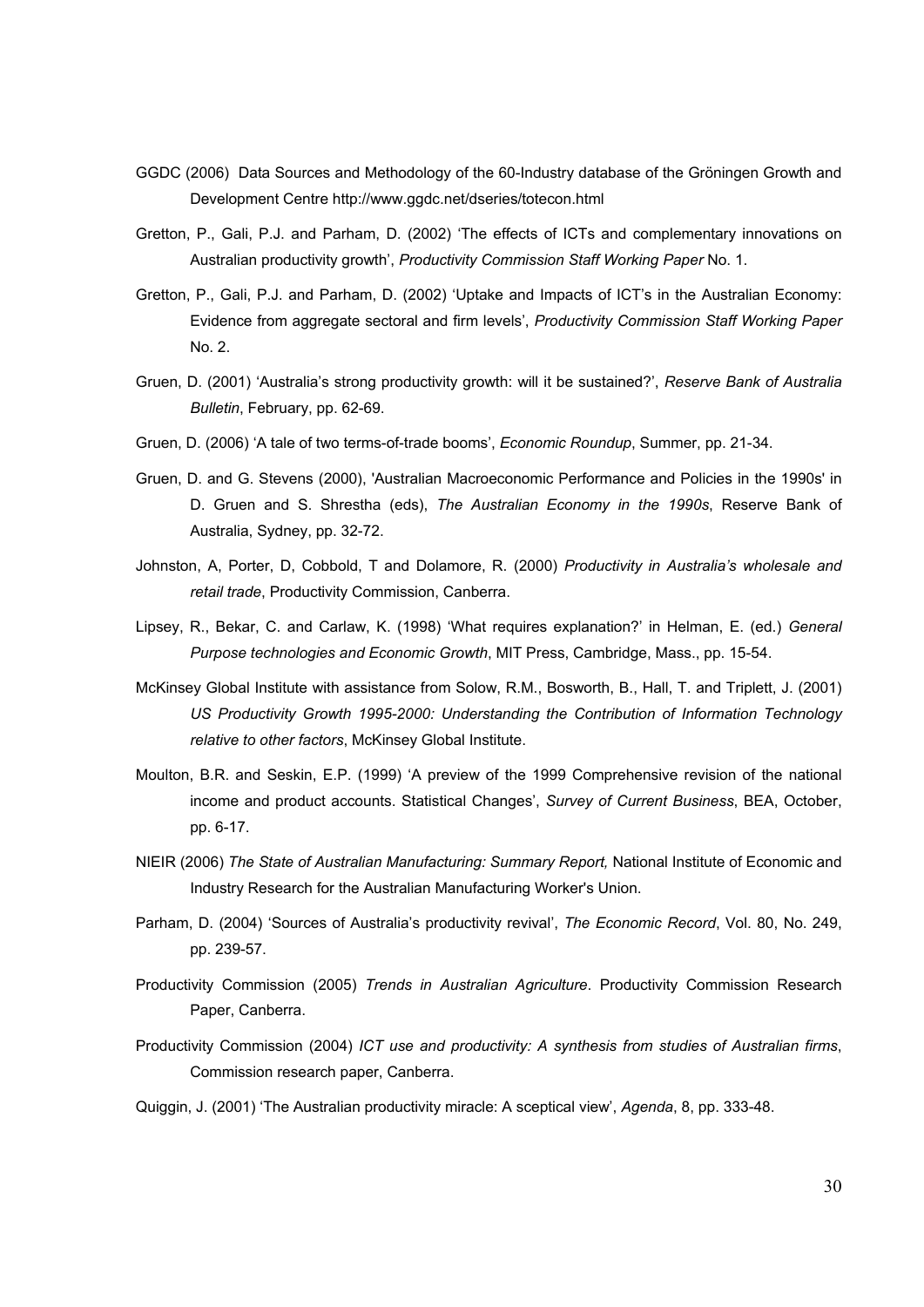- Quiggin, J. (2000) 'Discussion' in D. Gruen and S. Shrestha (eds), The Australian Economy in the 1990s, Reserve Bank of Australia, Sydney, pp. 268-271.
- Rahman, J. (2005) 'Comparing Australian and United States productivity', Economic Roundup, Autumn 2005, pp. 27-45.
- Revesz, J., Anderssen, H. and Boldeman, L. (2004) 'Productivity growth in Australian Manufacturing', National Office for the Information Economy Occasional Economic Paper.
- Revesz, J. Anderssen, H. & Boldeman, L. (2005) 'Productivity growth in service industries', Department of Communications, Information Technology and the Arts Occasional Economic Paper, April.
- Rowthorn, R. (2007) Australia's future and the challenge for SMEs, Paper prepared for Telstra Business SME Research Series, March.
- Simon, J. and Wardrop, S. (2002) 'Australian use of information technology and its contribution to growth', Reserve Bank of Australia Discussion Paper 2002-02.
- Skoczylas, L. and Tissot, B. (2005) 'Revisiting recent productivity developments across OECD countries', BIS Working Paper No 182, Bank for International Settlements, Basel, September.
- Winters, L.A. and Martins, P.M.G. (2004) 'When comparative advantage is not enough: business costs in small remote economies', World Trade Review, Vol. 3, No. 3, pp. 347-83.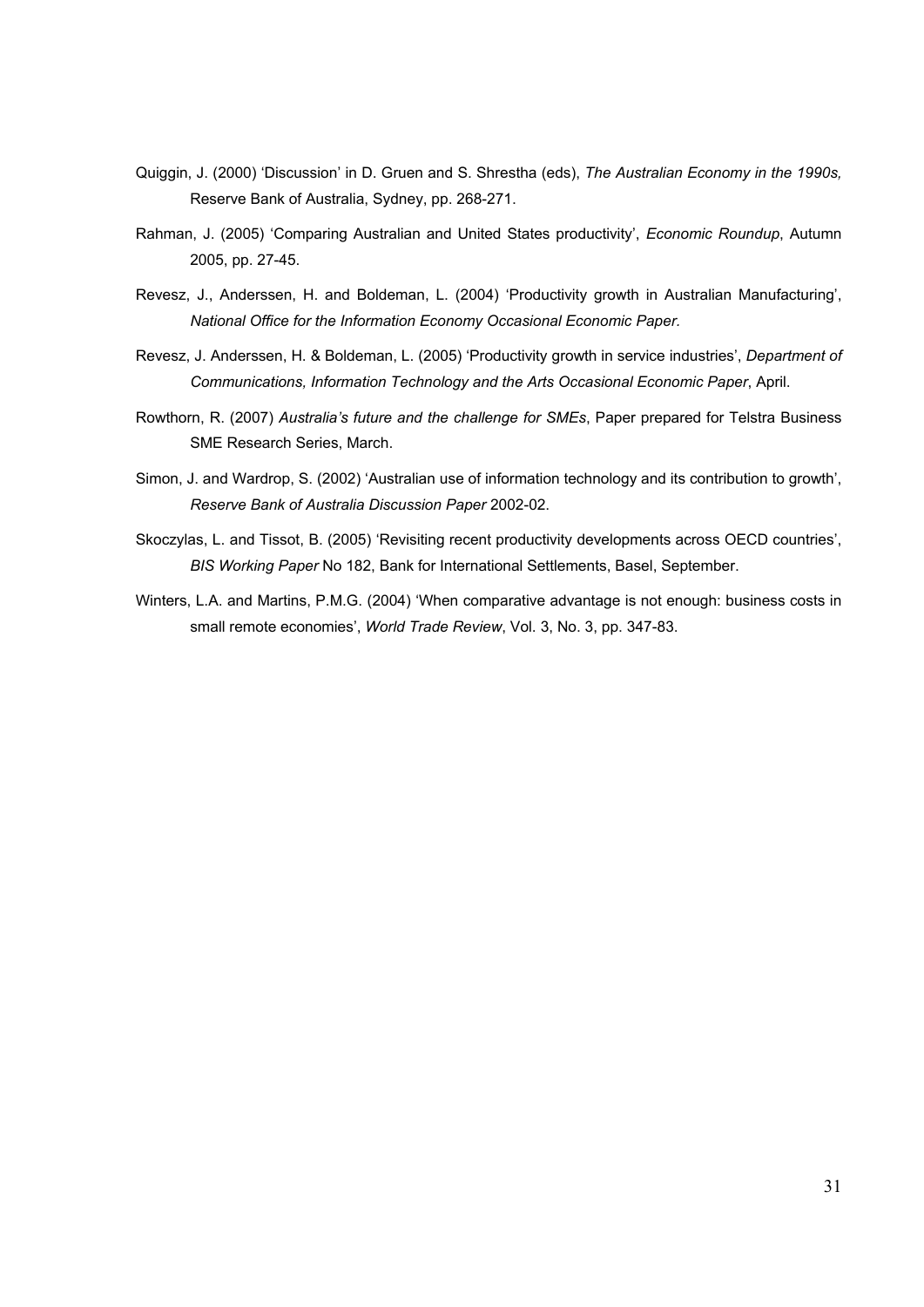### Appendix 1

## Calculating sectoral contributions to labour productivity growth<sup>12</sup>

Stage 1 Separating aggregate GVA and employment growth from productivity growth.

The difference in national productivity between two points in time can be defined as:

$$
P_1 - P_0 = \Delta P = \Delta \left(\frac{Y}{L}\right) = \frac{Y_1}{L_1} - \frac{Y_0}{L_0} = \frac{Y_1 L_0 - Y_0 L_1}{L_1 L_0} = \frac{Y_1 L_0 - Y_0 L_0 - Y_0 L_1 + Y_0 L_0}{L_1 L_0} = \frac{\Delta Y L_0 - \Delta L Y_0}{L_1 L_0}
$$
 (A.1),

where P, Y and L denote levels of productivity, GVA and employment respectively, with subscripts 0 and 1 indicating beginning and end of the period.

Then the productivity growth rate  $P\,$  at the aggregate national level is derived as

$$
\dot{P} = \frac{\Delta P}{P_0} = \frac{\Delta Y L_0 - \Delta L Y_0}{L_1 L_0} \cdot \frac{L_0}{Y_0} = \frac{\Delta Y L_0}{Y_0 L_1} - \frac{\Delta L Y_0}{Y_0 L_1} = \dot{Y} \frac{L_0}{L_1} - \frac{\Delta L}{L_0} \cdot \frac{L_0}{L_1} = \frac{L_0}{L_1} (\dot{Y} - \dot{L})
$$
(A.2)

Stage 2 Applying sector weights to calculate sector-level contributions<sup>13</sup>:

•

$$
\dot{P} = \frac{\Delta P}{P_0} = \frac{L_0}{L_1} \sum_{i=1}^n \left( \frac{Y_{i0}}{Y_0} \dot{Y}_i - \frac{L_{i0}}{L_0} \dot{L}_i \right)
$$
(A.3),

where  $\boldsymbol{0}$  $\boldsymbol{0}$ Y  $\frac{Y_{i0}}{X_{i0}}$  denotes a share of the i-th sector in national GVA in period 0. Similarly  $\mathbf 0$  $\boldsymbol{0}$ L  $\frac{L_{i0}}{L}$  denotes the i-th sector share in national employment in period 0.

Correspondingly, from Equation A.3:

l

*Contribution of the i* · *th* sector to 
$$
\vec{P} = \frac{L_0}{L_1} \left( \frac{Y_{i0}}{Y_0} \vec{Y}_i - \frac{L_{i0}}{L_0} \vec{L} i \right)
$$
 (A.4)

 $12$  Based on Exhibits A3 and A4 from McKinsey Global Institute (2001).

<sup>&</sup>lt;sup>13</sup> Following McKinsey Global Institute (2001), the non-additivity of price index deflated numbers was taken into consideration via applying the GDP growth contribution formula suggested by Moulton et al (1999).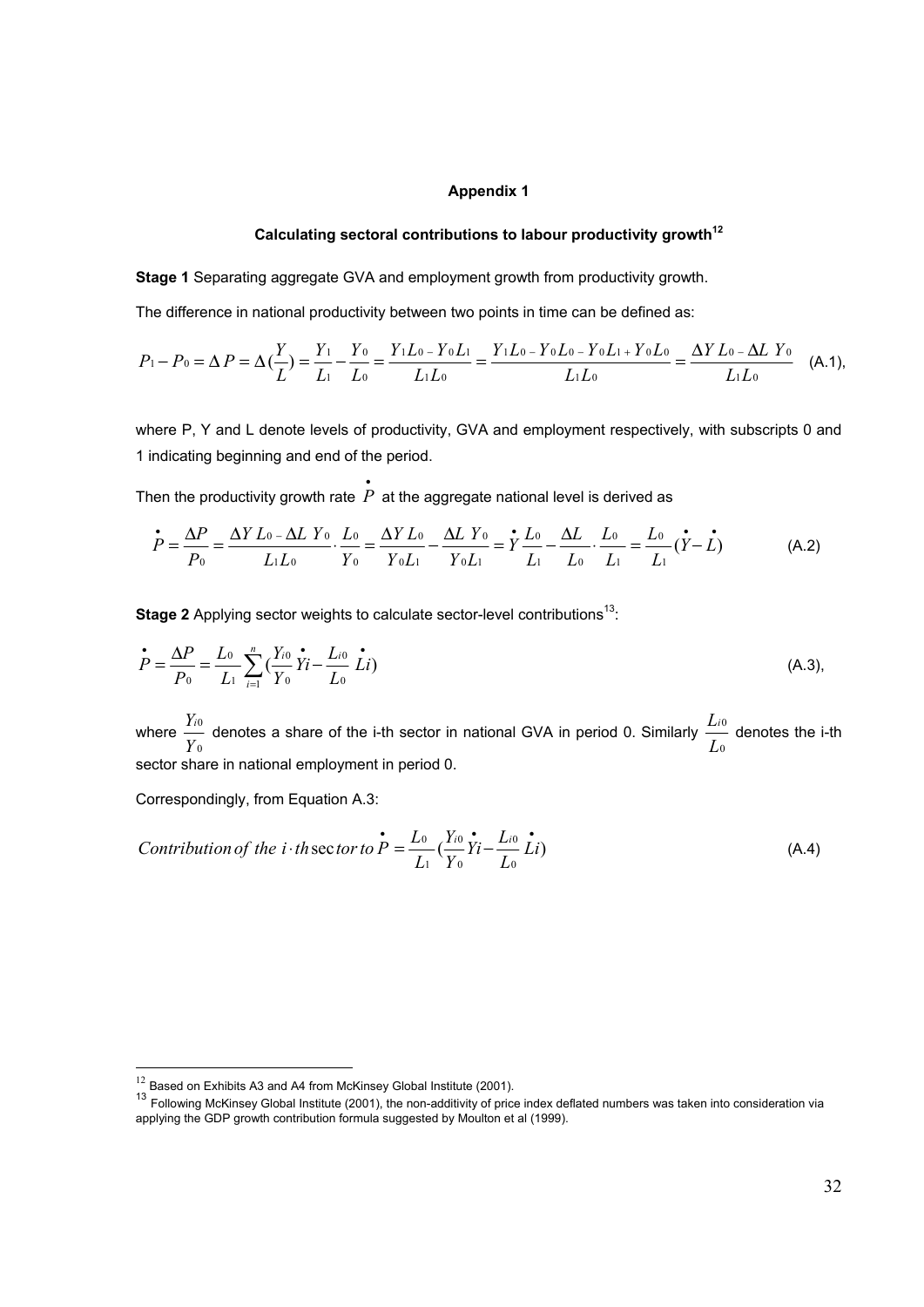## Appendix 2

| Labour Productivity Growth Contributions (%) by Sector |  |  |  |  |
|--------------------------------------------------------|--|--|--|--|
|--------------------------------------------------------|--|--|--|--|

| ISIC rev.3 |                                                         |                  | 1980-1992 1992-2004 1992-1998 1998-2004 |         |        |
|------------|---------------------------------------------------------|------------------|-----------------------------------------|---------|--------|
|            | 01 Agriculture                                          | 3.8              | 8.9                                     | 3.8     | 14.1   |
|            | 02 Forestry                                             | 1.5              | $-0.3$                                  | $-0.9$  | 0.1    |
|            | 05 Fishing                                              | 1.1              | 0.1                                     | 0.6     | $-0.3$ |
|            | 10-14 Mining and quarrying                              | 28.0             | 6.7                                     | 11.7    | 2.7    |
|            | 15-16 Food, drink & tobacco                             | 4.1              | 3.3                                     | 3.5     | 3.8    |
|            | 17 Textiles                                             | 1.5              | $-0.4$                                  | 0.2     | $-0.9$ |
|            | 18 Clothing                                             | 0.0              | 0.5                                     | 0.3     | 0.9    |
|            | 19 Leather and footwear                                 | 0.5              | 0.2                                     | $-0.4$  | 0.7    |
|            | 20 Wood & products of wood and cork                     | $-0.2$           | 0.0                                     | 1.1     | $-1.2$ |
|            | 21 Pulp, paper & paper products                         | 1.0              | 0.1                                     | 0.0     | 0.3    |
|            | 22 Printing & publishing                                | 1.7              | 1.8                                     | $-0.5$  | 3.7    |
|            | 23 Mineral oil refining, coke & nuclear fuel            | 2.1              | 0.0                                     | 0.1     | $-0.2$ |
|            | 24 Chemicals                                            | 1.6              | 0.8                                     | 1.6     | 0.3    |
|            | 25 Rubber & plastics                                    | 0.9              | 1.5                                     | 2.0     | 1.3    |
|            | 26 Non-metallic mineral products                        | 0.6              | 1.7                                     | 1.4     | 2.0    |
|            | 27 Basic metals                                         | 5.3              | 1.1                                     | 1.3     | 1.0    |
|            | 28 Fabricated metal products                            | 2.6              | 1.5                                     | $-0.5$  | 3.5    |
|            | 29 Mechanical engineering                               | 1.1              | 1.1                                     | $-1.0$  | 2.9    |
|            | 30 Office machinery                                     | 0.1              | 0.1                                     | 0.2     | 0.1    |
|            | 313 Insulated wire                                      | 0.5              | 0.1                                     | 0.2     | 0.0    |
|            | 31-313 Other electrical machinery and apparatus nec     | 1.8              | 0.5                                     | 0.2     | 0.8    |
|            | 321 Electronic valves and tubes                         | 1.7              | 0.3                                     | 0.3     | 0.4    |
|            | 322 Telecommunication equipment                         | 1.6              | 0.3                                     | 0.6     | 0.2    |
|            | 331 Scientific instruments                              | 0.1              | 0.6                                     | $-0.2$  | 1.2    |
|            | 33-331 Other instruments                                | 0.1              | 0.1                                     | 0.2     | 0.0    |
|            | 34 Motor vehicles                                       | $2.2\phantom{0}$ | 1.2                                     | 4.6     | $-1.1$ |
|            | 351 Building and repairing of ships and boats           | 0.5              | 0.4                                     | $-0.1$  | 0.8    |
|            | 353 Aircraft and spacecraft                             | $-0.4$           | 0.5                                     | 0.8     | 0.4    |
|            | 352+359 Railroad equipment and transport equipment nec  | 1.2              | 0.0                                     | $-0.2$  | 0.2    |
|            | 36-37 Furniture, miscellaneous manufacturing; recycling | $-0.7$           | $-0.4$                                  | $-0.6$  | $-0.8$ |
|            | 40-41 Electricity, gas and water supply                 | 11.9             | 3.8                                     | 8.4     | 0.2    |
|            | 45 Construction                                         | 4.5              | 6.1                                     | 7.4     | 2.8    |
|            | 50 Motor vehicles sales and retail sale of fuel         | $-2.0$           | 6.2                                     | 12.0    | 2.2    |
|            | 51 Wholesale trade and commission trade                 | 4.7              | 13.4                                    | 10.6    | 15.6   |
|            | 52 Retail trade                                         | 7.3              | 2.5                                     | 6.0     | $-0.7$ |
|            | 55 Hotels & catering                                    | $-5.8$           | 0.3                                     | $-0.4$  | 0.9    |
|            | 60 Inland transport                                     | 5.8              | 6.0                                     | 6.4     | 4.5    |
|            | 61 Water transport                                      | $-9.8$           | $-1.0$                                  | $-2.6$  | 0.2    |
|            | 62 Air transport                                        | $2.2\phantom{0}$ | 2.1                                     | 2.4     | 2.1    |
|            | 63 Supporting and auxiliary transport activities        | $-10.7$          | $-2.4$                                  | $-6.7$  | 0.9    |
|            | 64 Communications                                       | 15.7             | 12.3                                    | 20.1    | 6.4    |
|            | 65 Financial intermediation                             | 0.0              | 11.2                                    | 9.2     | 14.1   |
|            | 66 Insurance and pension funding                        | 7.6              | 1.4                                     | 4.9     | $-1.4$ |
|            | 67 Activities auxiliary to financial intermediation     | 4.4              | $1.2\,$                                 | 0.9     | 1.4    |
|            | 71 Renting of machinery and equipment                   | $-0.5$           | 0.1                                     | 0.5     | $-0.2$ |
|            | 72 Computer and related activities                      | 1.9              | $-0.1$                                  | 4.7     | $-4.4$ |
|            | 73 Research and development                             | $-0.7$           | $-0.1$                                  | $-0.3$  | 0.0    |
|            | 741-3 Legal, technical and advertising                  | 2.5              | $-0.4$                                  | $-13.7$ | 9.8    |
| 749        | Other business activities, nec                          | $-4.9$           | 4.9                                     | $-0.3$  | 8.6    |
|            | Total                                                   | 100              | 100                                     | 100     | 100    |
|            | Productivity growth (%) per annum                       | 1.59             | 2.32                                    | 2.22    | 2.43   |

Note: :Column totals may not sum to 100 due to rounding errors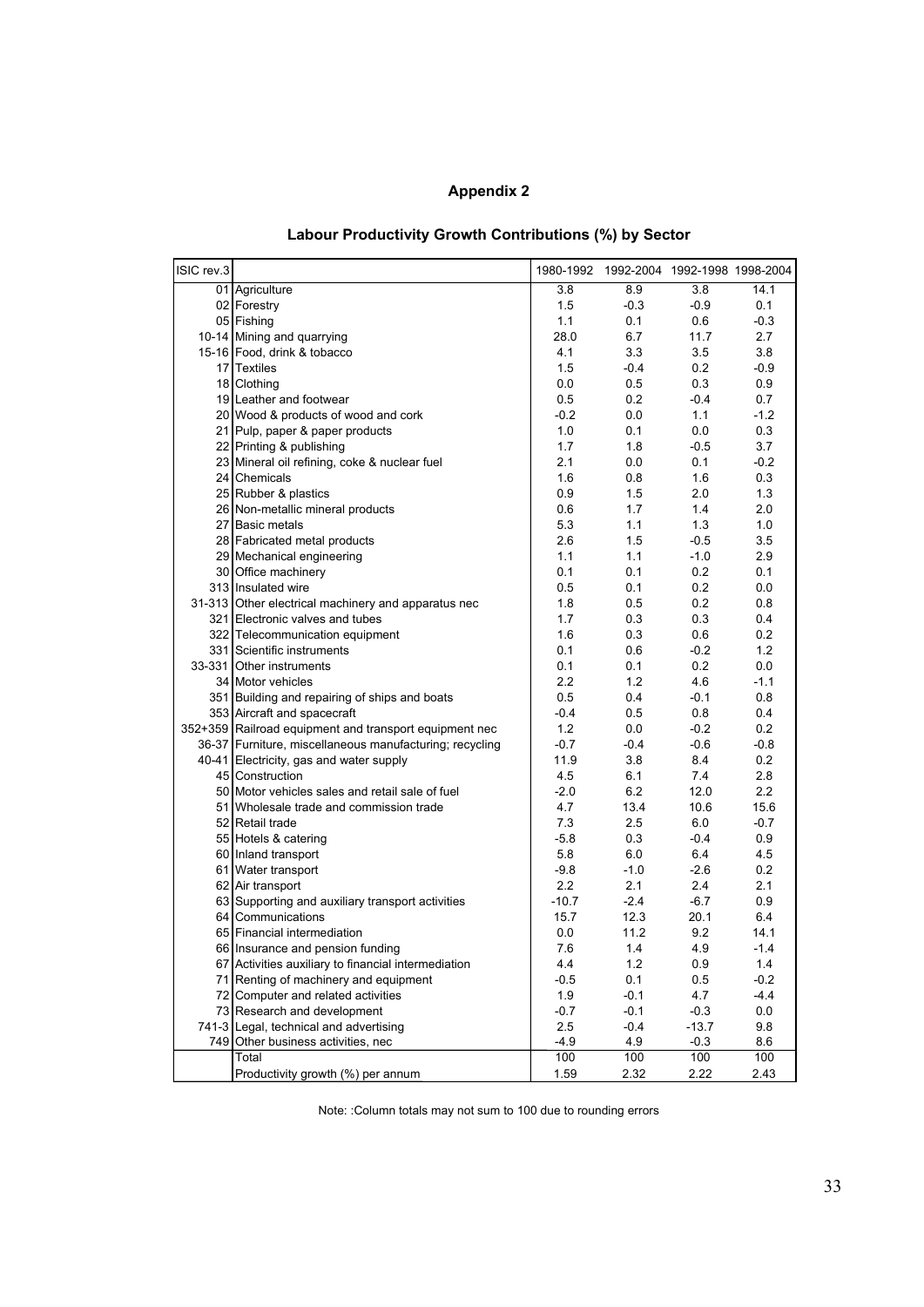### Appendix 3

### Notes on drivers of productivity in selected sectors

### Wholesale

Johnston et al (2000) discuss a number of factors contributing to productivity growth in the Australian wholesale sector in the 1990s. The first group of factors relates to the large scale introduction of productivity enhancing technologies such as barcoding and scanning coupled with changes in organisational and management practices. These led, for instance, to the development of electronically managed inventory replacement systems, minimisation of double handling and centralisation of distribution. The benefits of new technology based logistics systems were also reflected in a general decline in the ratio of inventories to output.

Apart from technology related improvements in logistics management, competition appeared to be another important driver of productivity growth in the wholesale sector. According to Johnston et al (2000) it is competition that caused an ongoing process of rationalisation in wholesale via mergers, acquisitions and firm exits resulting in lower labour requirements and the retirement of less productive capital. A significant rise in the demand in some of the wholesaling industries such as car wholesaling also had the positive effect on productivity growth. Finally, Johnston et al, 2000 refer to positive influences on productivity originating in regulatory reforms which increased workplace flexibility in the sector.

Most recently, Davies and Rahman (2006) and Dolman et al (2006) support the findings above stressing that it is a combination of ICT related innovation and increased competition that made it possible to improve productivity performance in wholesaling in the 1990s. Also, Revesz et al (2005) and Productivity Commission (2004) conclude that productivity growth rates in wholesaling are closely related to technological factors such as ICT investment.

### Communications

Revesz et al (2005) note that exceptionally high productivity growth in this sector in the period from 1984- 1985 to 2001-2002 was driven by rapid technological advances, which in turn led to increased demand owing to falling relative prices. In the 1990s the sector remained one of the largest investors in new ICT (Productivity Commission, 2004).

### Financial Intermediation and Insurance

In the period 1994-2003 the finance and insurance sector was the largest investor in new ICT (Productivity Commission, 2004). Similar to the case of the communications sector, technological advances resulting in a decline in relative prices and an increase in demand were found to be key to productivity growth in the finance and insurance sector. The sector was also the subject of major regulatory reforms and rationalisation (DCITA, 2005).

### **Agriculture**

According to Productivity Commission (2005) the main source of productivity growth in this sector in the period 1974-2004 was the development and adoption of new knowledge and technologies. These included more sophisticated farm machinery and equipment, improved herbicides and fertilizers as well as genetic modifications of plants. Among the other important factors mentioned are pressure from overseas producers, better use of available ICT, increases in farm size, shifts in enterprise mix, exit of lower performing farmers and regulatory arrangements including reforms to statutory marketing arrangements for several agricultural industries.

### Mining and quarrying

Productivity Commission (2004) provides some evidence on the benefits resulting from the use of ICT in this sector. These include increased speed of information flow between mine sites and the headquarters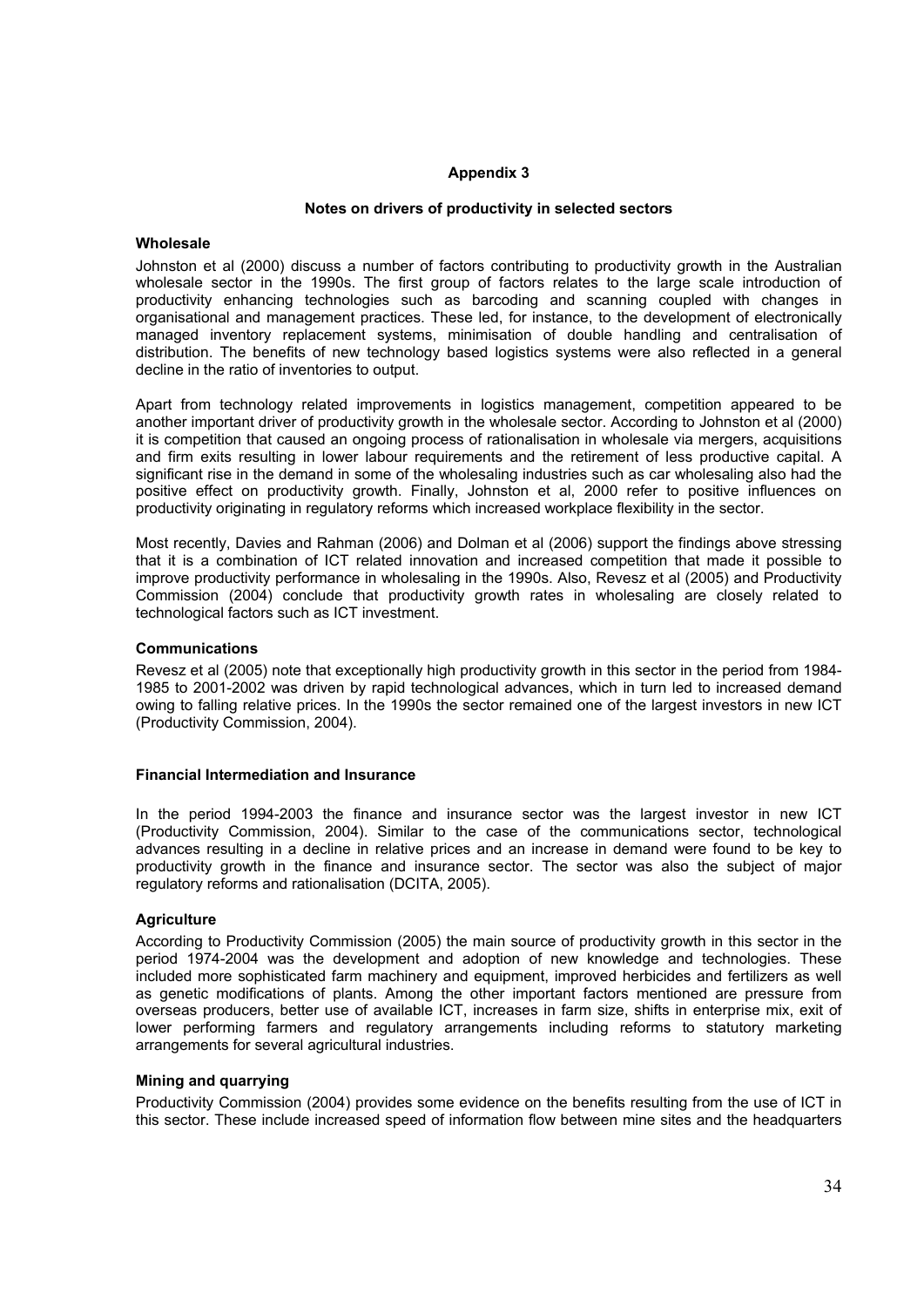of the mining services firms and between mining companies and their suppliers and customers. Mining companies now had live dispatch on trucks with GPS, making it possible to specify and transmit the quality of ore required direct to computer screen maps on bulldozers which show exactly where to excavate.

According to Dolman et al (2006), during the five years to 2003-2004 rising commodity prices gave mining companies an incentive to add labour to existing sites and invest in new facilities. It is this process that may have lowered mining productivity while new facilities awaited completion. Dolman et al (2006) note that if their interpretation is correct, mining productivity may be expected to rise over coming years.

### Motor vehicles sales and retail fuel sales

There is a lack of detailed studies of this sector. In the 1990s, motor vehicle retailing recorded strong growth in sales reflecting an increase in affordability (Johnston et al, 2000). The sector as a whole and its small car segment in particular became more competitive owing to lower tariffs and the impact of Korean imports. Also, rationalisation was a key factor contributing to labour input savings with number of dealerships and service stations exiting the sector. In fuel retail one could see the growth of independent networks which led to increased competition.

### Inland transport

Diffusion of ICT in the transport sector made it possible to sustain relatively high productivity growth during the 1990s. (Dolman et al, 2006). Interestingly, this sector was among those few sectors that appeared to benefit from technological advances outside ICT (Revesz et al, 2005). These significantly increased the efficiency of various transport equipment both in terms of labour requirements and fuel consumption. Still, some of these improvements were attributed to the incorporation of small computers to control fuel injection and engine ignition. Another important development was related to increasing usage of containerized cargo and the growing size of transport equipment which led to reduced freight costs. Also, the industry specific competition reforms were thought to improve the productivity performance of certain transport industries such as railways.

### Electricity, gas and water supply (EGW)

Between 1984-1985 and 1998-1999 this sector saw its hours worked almost halve. According to Dolman et al (2006) this was partly due to the outsourcing of non-core services. There were also very large improvements in efficiency. Dolman et al (2006) link these with a long sequence of microeconomic reforms which are believed to improve work practices in government enterprises, bring pricing more closely into line with costs, increase competition, raise incentives to undertake innovation activities and reduce the extent of excess capacity.

Efficiency improvements in EGW have also been related to technological advances. As in the case of inland transport, EGW turned out to belong to the industries which benefited from ongoing significant technological advanced beyond ICT (Revesz et al, 2005) such as those related to power generation and transmission. Water treatment benefited from the introduction of new filtering and purification technologies. Productivity also improved due to computerised control of the electricity grid. The same applied to industries relying on pipelines and pumps, such as water and gas supply.

Most recently the EGW sector has seen its labour input outpace output resulting in a decline in productivity. Dolman et al (2006) note that the reasons for this are not entirely clear, adding, however, that this is not very surprising given the remarkably strong earlier productivity growth performance reported by this sector.

### Retail trade

Adoption of ICT, competition, rationalisation of the industry and regulatory reforms are among most widely mentioned drivers of productivity in the Australian retail sector (Johnston et al, 2000; Rahman, 2005; Dolman et al, 2006; Davis and Rahman, 2006). For instance, Johnston et al (2000) argue that competition was a key factor influencing rationalisation, investment in technology, greater integration of the supply chain and better management practices. Continuing deregulation of trading hours also appear